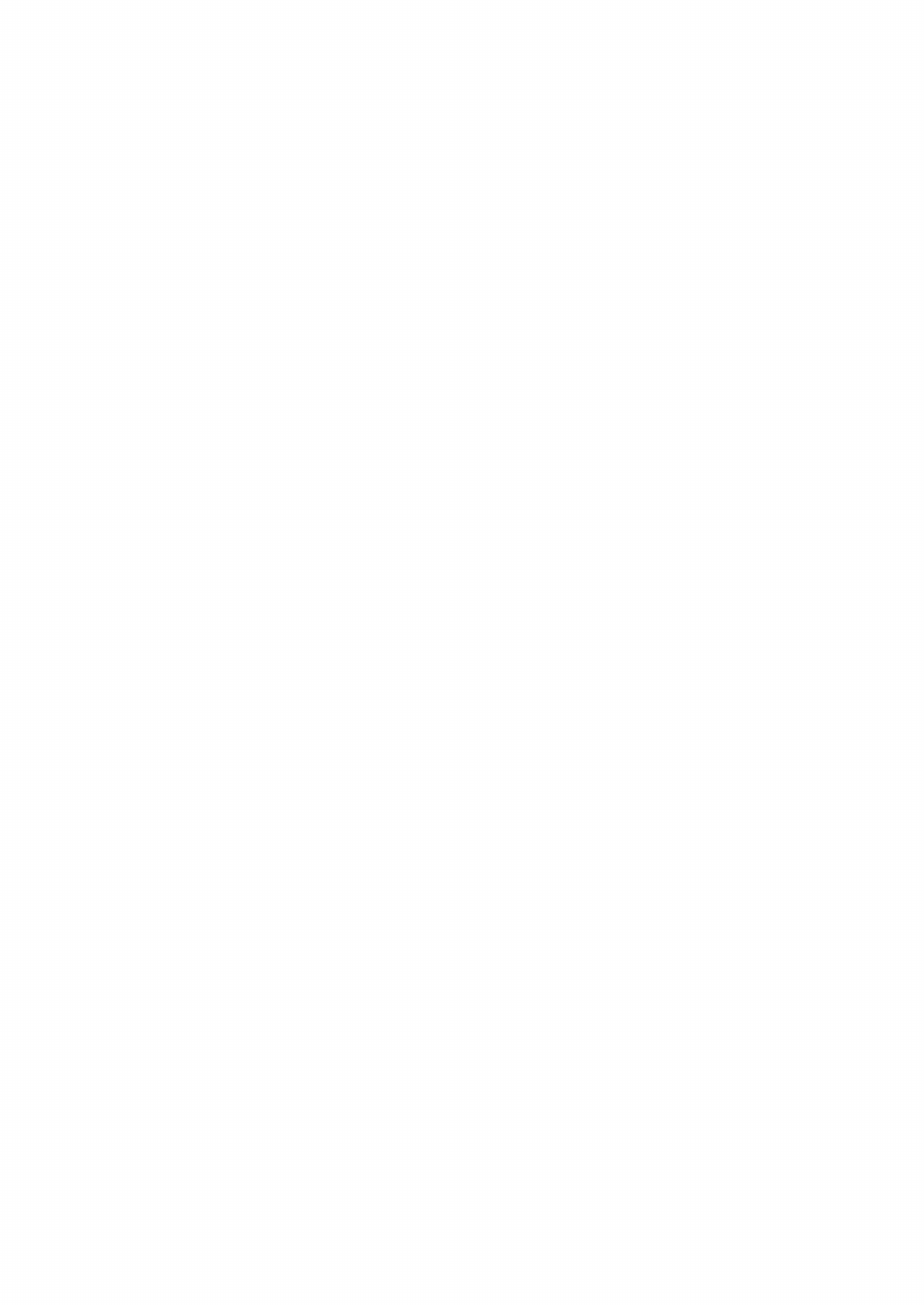#### A LOW LEVEL RADIOACTIVITY MONITOR FOR AQUEOUS WASTE

#### E. J.M. Quirk

#### ABSTRACT

A system is described for continuous monitoring of very low levels of radioactivity in waste water containing typically  $3.5 g/l$ dissolved solids. Spray evaporation of the water enables the dissolved solids to be recovered in the form of an aerosol and collected on a filter tape where the radioactivity is measured by a radiation detector. The advantage of this method compared with a direct measurement is that the attenuating effect of the water is removed and thus greater sensitivity is obtained. Compensation for background and any contamination is achieved by feeding distilled water to the aerosol generator every alternate sampling period and recording the count difference between two successive sampling periods. A printed record of the totalised count difference is obtained once per hour during the integration time of one month. For  $\beta$  radioactivity the minimum values of specific activity measurable extend from  $1 \cdot 10^{-6}$  Ci/m<sup>3</sup> to  $6 \cdot 10^{-8}$  Ci/m<sup>3</sup> depending on the  $\beta$  end-point energy in the range  $167$  KeV to 2.26 MeV. The estimated minimum measurable specific  $-8$   $\sim$   $1^{3}$  $a$  activity is  $0 - 10 - 0.1/\text{m}$ .

Printed and distributed in April 1968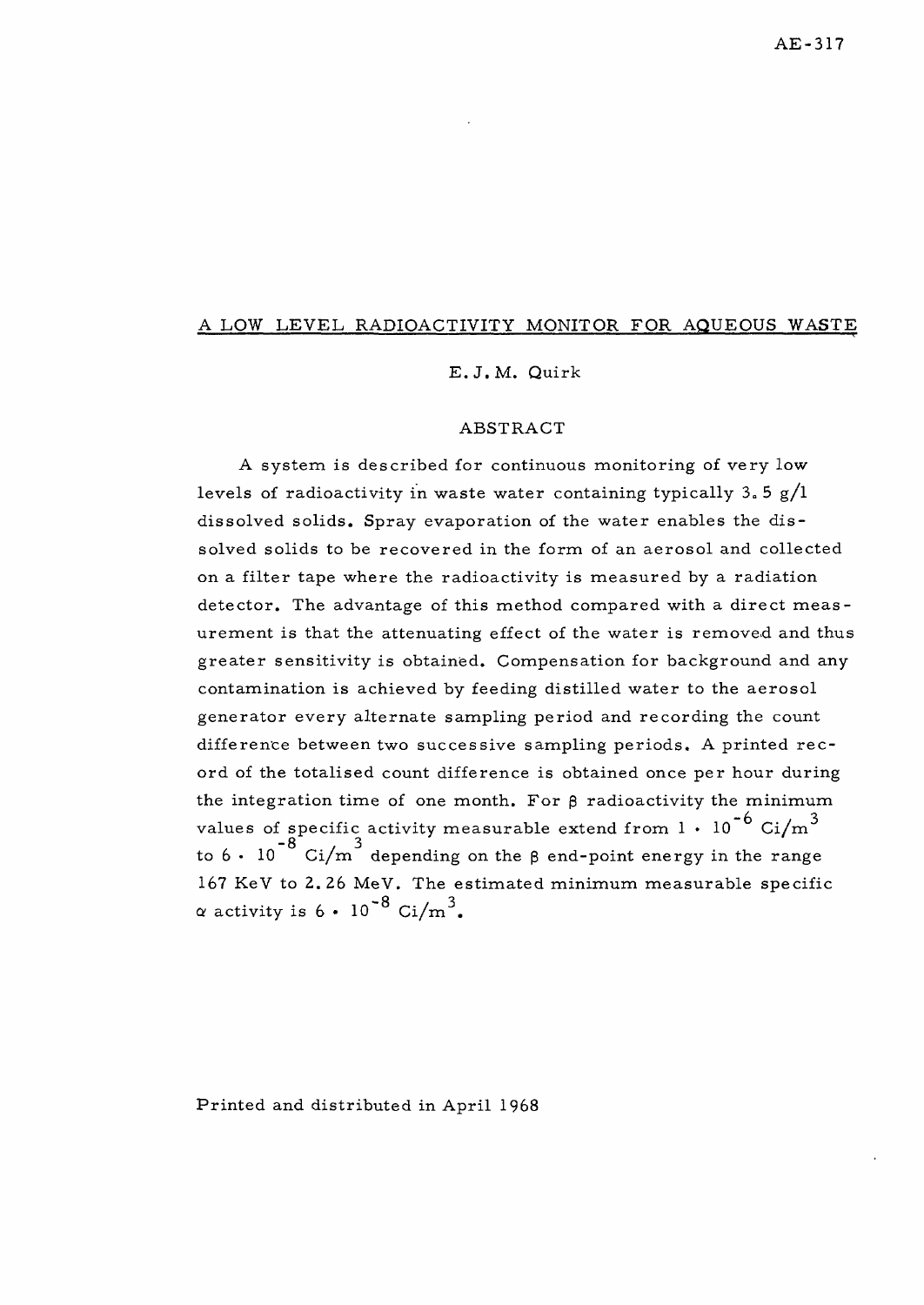# LIST OF CONTENTS

|                |                         |                             |                                                    | <u>rage</u>    |
|----------------|-------------------------|-----------------------------|----------------------------------------------------|----------------|
| $\mathbf{1}$ . |                         | Introduction                |                                                    | 3              |
| 2.             | System                  |                             |                                                    | 5              |
|                | 2.1                     | General description         |                                                    |                |
|                | 2, 2                    | Alarm circuits              |                                                    |                |
|                |                         |                             | 2.3 Sample extraction                              | 6              |
| 3.             | Programming and Control |                             |                                                    | $\overline{7}$ |
|                | 3.1                     | Normal monitoring sequence  |                                                    |                |
|                |                         | 3.2 Facilities              |                                                    |                |
|                |                         |                             | 3.2.1 Rapid resetting of programme unit            | $\overline{7}$ |
|                |                         |                             | 3.2.2 Delayed opening of counting channel gates    | 8              |
|                |                         |                             | 3.2.3 Delayed stop instruction                     | 8              |
|                |                         |                             | 3.2.4 Tape feed instruction                        | 9              |
| 4.             |                         |                             | Collection and Detection Unit                      | 9              |
| 5.             | Experimental            |                             |                                                    | 11             |
|                | 5.1                     | Filter paper                |                                                    | 11             |
|                |                         | 5.2 Thickness of dust layer |                                                    | 12             |
|                |                         | 5.3 System response time    |                                                    | 12             |
|                | 5.4                     | Background measurements     |                                                    | 13             |
|                |                         |                             | 5.4.1 Leak testing                                 | 13             |
|                |                         |                             | 5.4.2 Contribution from compressed air supply      | 14             |
|                |                         |                             | 5.4.3 Background under operating conditions        | 14             |
|                |                         |                             | $5.4.4 \; \beta$ background                        | 14             |
|                | 5.5                     | Sensitivity                 |                                                    | 14             |
|                |                         |                             | 5.5.1 Test with activated waste water              | 14             |
|                |                         |                             | 5.5.2 Minimum measurable specific $\beta$ activity | 15             |
|                |                         | 5.5.3                       | Minimum measurable specific $\alpha$ activity      | 15             |
|                | 5.6                     |                             | Comparative measurements                           | 15             |
|                | 5.7                     | Calibration                 |                                                    | 16             |
| 6.             | Conclusion              |                             |                                                    | 17             |
|                | Tables                  |                             |                                                    | 19             |
|                | Nomenclature            |                             |                                                    | 22             |
|                | References              |                             |                                                    | 23             |
|                | Figure Captions         |                             |                                                    | 24             |

# Page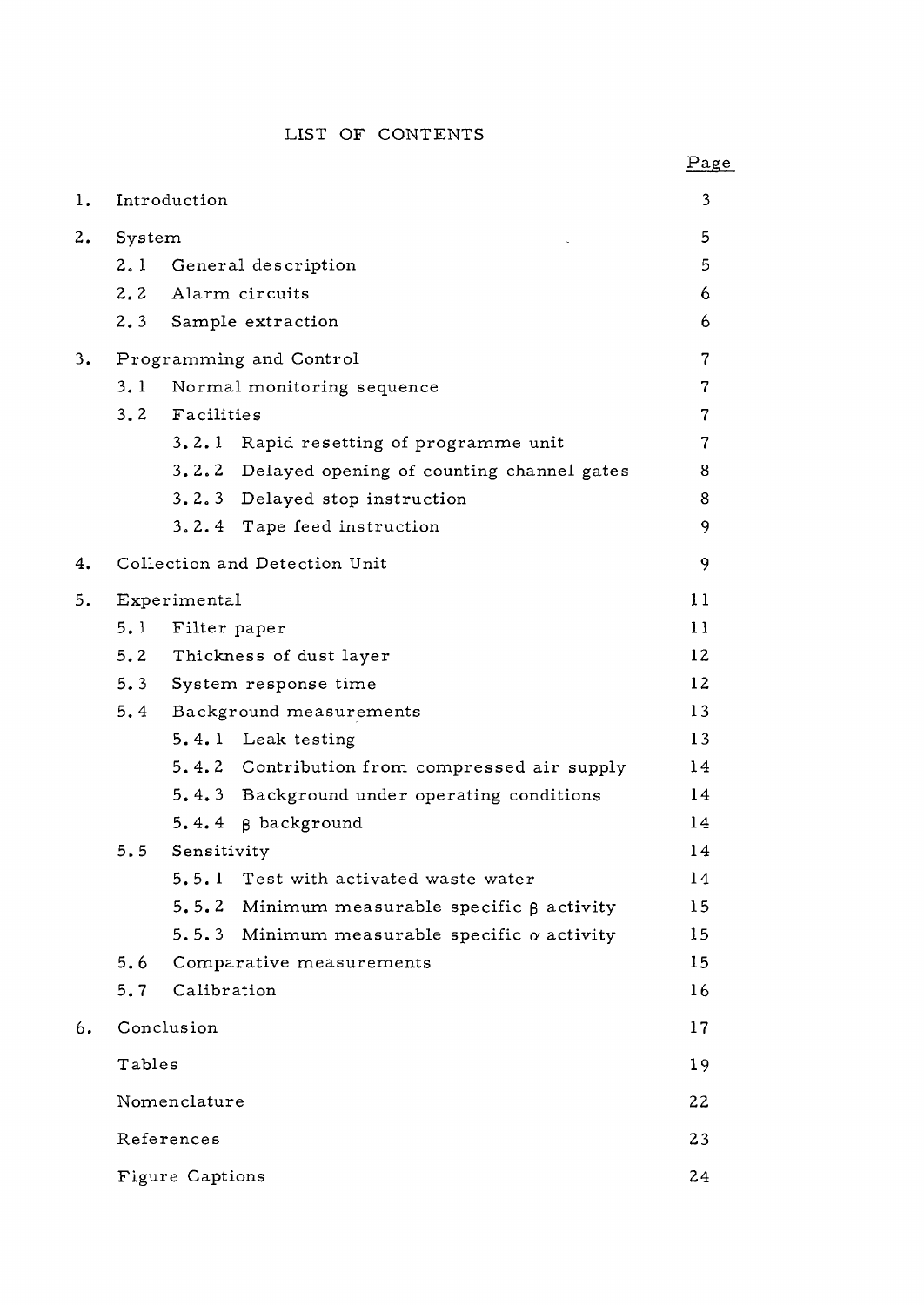### 1. INTRODUCTION

A common requirement in the radioanalysis of water is the measurement of gross activity of a given kind. Gross activity is defined as the total activity of all radioelements present expressed in terms of a particular radioelement used as a standard of comparison. The standard should have the same geometry as the samples, contain the same weight of the same or similar solids, and be prepared on the same kind of counting dish.

The measurement of activity defined in this way is relatively simple and is used in those cases where it is not required to know the concentration of a given radioelement, or where prior treatments of the water have resulted either in the removal of elements of special significance, or in the assessment of their concentrations.

At AB Atomenergi's research establishment at Studsvik the effluent water is divided into various categories according to the amount of radioactivity it is expected to contain. A water category of particular interest is the effluent from washrooms, toilets and kitchens which because of its large rate of production and very low specific activity would have made satisfactory monitoring by sampling and subsequent laboratory analysis a very expensive procedure.

The authorities have laid down maxima of 3.6.  $10^{-2}$  Ci/month  $\beta$  activity and 2.4  $\cdot$  10<sup>-3</sup> Ci/month  $\alpha$  activity which may be transported to the sea by the monthly production of 24  $\cdot$  10<sup>3</sup> m<sup>3</sup> of water in this category. It is thus necessary to measure specific activities of 1.5 • 10<sup>-6</sup> Ci/m<sup>3</sup>  $\mu$  activity and 10<sup>-7</sup> Ci/m<sup>3</sup>  $\alpha$  activity.

The waste water from the various buildings on the site runs through a system of pipes which terminates in a rectangular channel at the Waste Disposal Section and from this channel the water runs into a control tank. Ideally this tank's discharge valve remains closed until it has been established that the water is safe for dumping into the sea but because of limited tank capacity this situation is rarely realised in practice .

The present method of monitoring the water is as follows. An automatic proportional sampler working on an intermittent cycle pumps water from the rectangular main channel to a hold-up tank.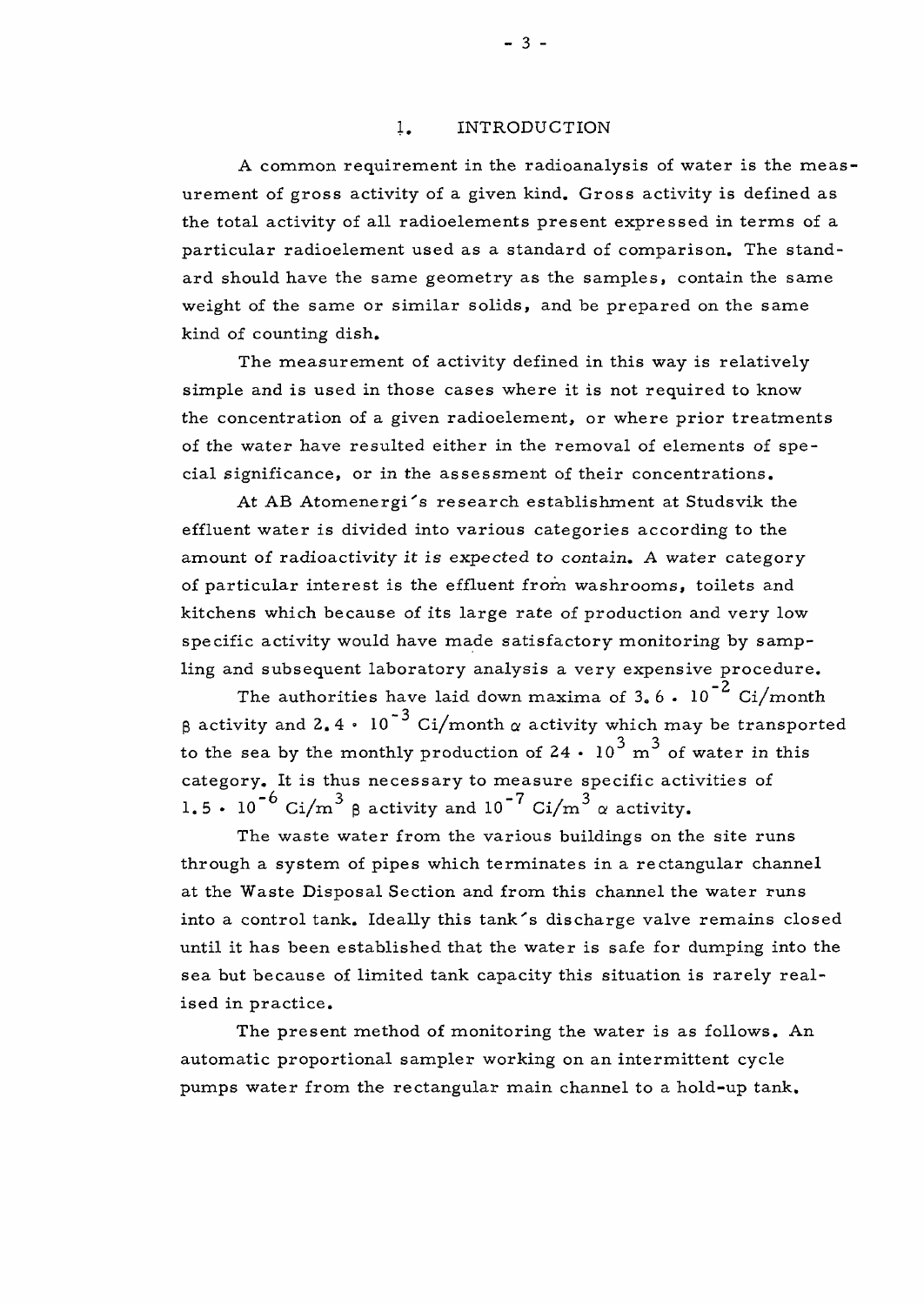The sampling rate is about 50 ml/min. so that about 70 litres are collected in the hold-up tank every 24 hours. Once per day a 5 litre sample is taken from the hold-up tank, evaporated to dryness, and the remaining solids are ground to powder. One half gram of this powder is transferred to a planchette and its radioactivity measured with a suitable detector (GM tube for  $\beta$  activity, scintillation detector for *a* activity).

A standard is prepared by adding a known amount of a  $T1^{204}$ solution to the dust and thoroughly mixing to ensure uniform distribution. When dry,  $0.5$  g is transferred to a counting dish and a measurement of the increase in count rate due to the  $T1^{204}$  enables the detector to be calibrated.

A second sample is taken daily from the hold-up tank and transferred to another container. At the end of every month the contents of this container are thoroughly stirred before drawing off a 5 litre sample and processing this in the laboratory in the same way as for the daily samples. The result of this measurement gives the total amount of radioactivity disposed during the month, and allowing for decay, will agree with the sum of the radioactivities of the daily tests. Obviously there is a 24 hours delay in reporting the water activity and this can be important near the end of a month if an abnormally high discharge takes place during the course of one day.

In the automatic system to be described spray evaporation of the water enables the dissolved solids to be recovered in the form of an aerosol and collected on a filter paper. The radioactivity of the recovered solids is then measured by a radiation detector. After compensation for background the net count obtained from the collected solids is recorded once per hour. The recorded total count at any given instant of time is a measure of the average specific activity of the water. To obtain the total activity carried away to the sea the mean specific activity as obtained from the monitor must be multiplied by the total volume of water disposed of. This volume is obtained by noting the water level in the proportional sampler hold-up tank. Thus the time delay between sampling of the water and reporting the total activity disposed to the sea is reduced to one hour.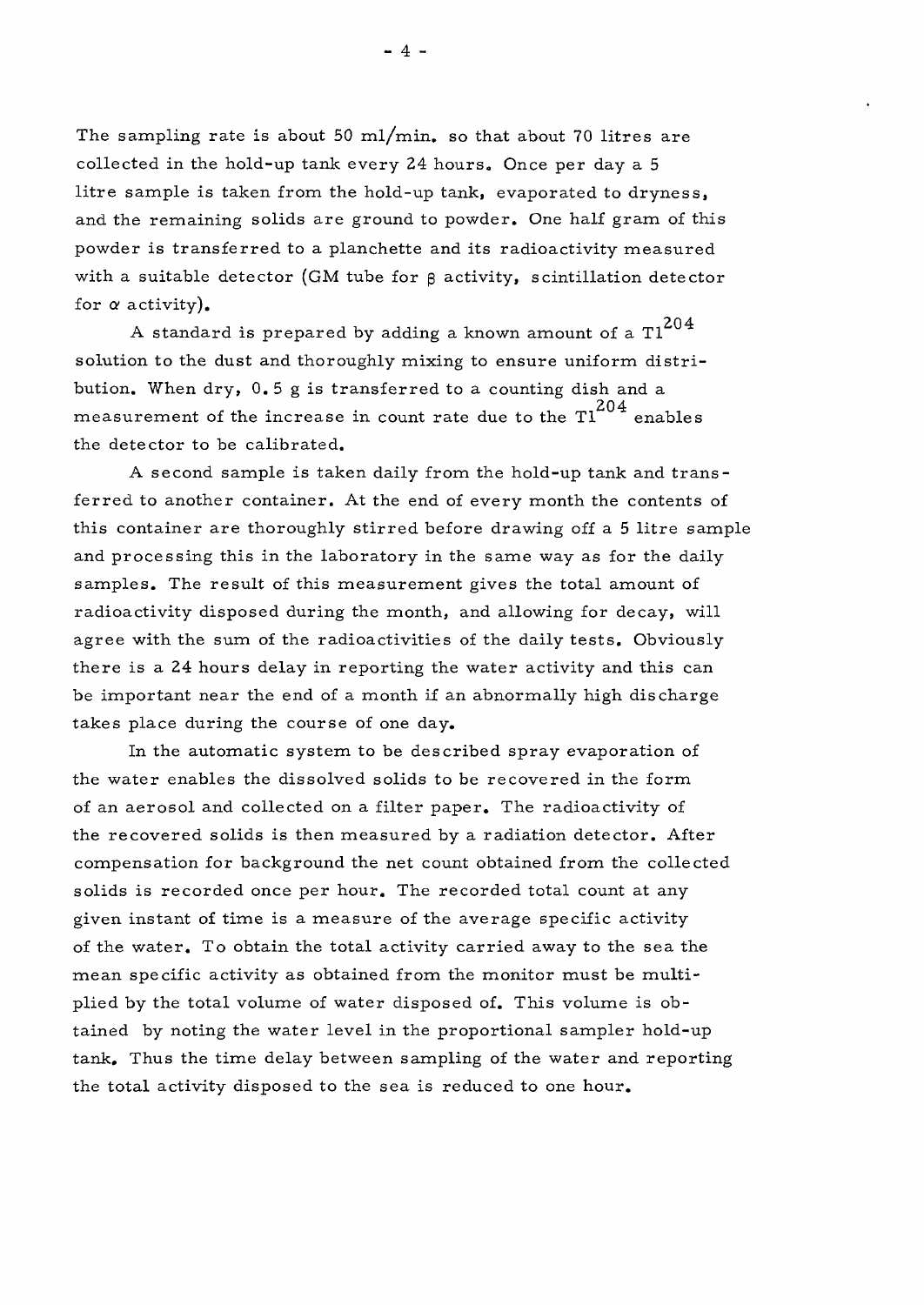## 2. SYSTEM

## 2. 1 General description

Fig. 1 is a block diagram of the system. The aerosol is formed in the aerosol generator to which the water is pumped through an atomiser at a constant rate of 1 litre/hour. Compressed air at a pressure of about 5 kg/cm<sup>2</sup> is mixed with the water in the atomiser to produce a spray of fine droplets. Hot, filtered air pumped through the aerosol generator evaporates the water from the droplets and a sample of the resulting finely divided solids is collected on a filter **o**  tape. The air flow through the aerosol generator is 0.56 m /min. and the outlet temperature is thermostatically controlled at about 115  ${}^{\circ}$ C.

A cyclone filter which was specially designed for these conditions and which has an efficiency of 99  $%$  [1] prevents aerosol particles passing into the heat exchanger and main air pump. The heat exchangers protect the pumps by limiting the inlet air temperatures.

The aerosol sample is extracted isokinetically from the aerosol generator outlet pipe and taken to the collection unit where the aerosol particles are collected on the filter tape. The sample flow rate is 0.056 m<sup>3</sup>/min. The collection period is nominally 30 min. after which time the tape moves so that the dust deposit is positioned under a scintillation detector sensitive to g particles. A new collection period is commenced and when the filter tape is again moved forward the first dust deposit comes to rest beneath a scintillation detector sensitive to  $\alpha$  particles. The detector pulses are amplified and fed through pulse height discriminators to improve signal-to-noise ratio before reaching the reversible scalers. Scaler counting time is controlled by the timer which can be set for counting times ranging from 1 min. to 28 min.

To compensate for background and any contamination the aerosol generator is fed every other 30 min. period with distilled water. Be fore counting the deposits collected during these periods the programme unit sets the scalers to the reverse counting mode. After having measured the activity of such a "blank" deposit and that of a dust sample obtained from the water to be monitored, the scalers display a count which represents the activity of the monitored water with background subtracted.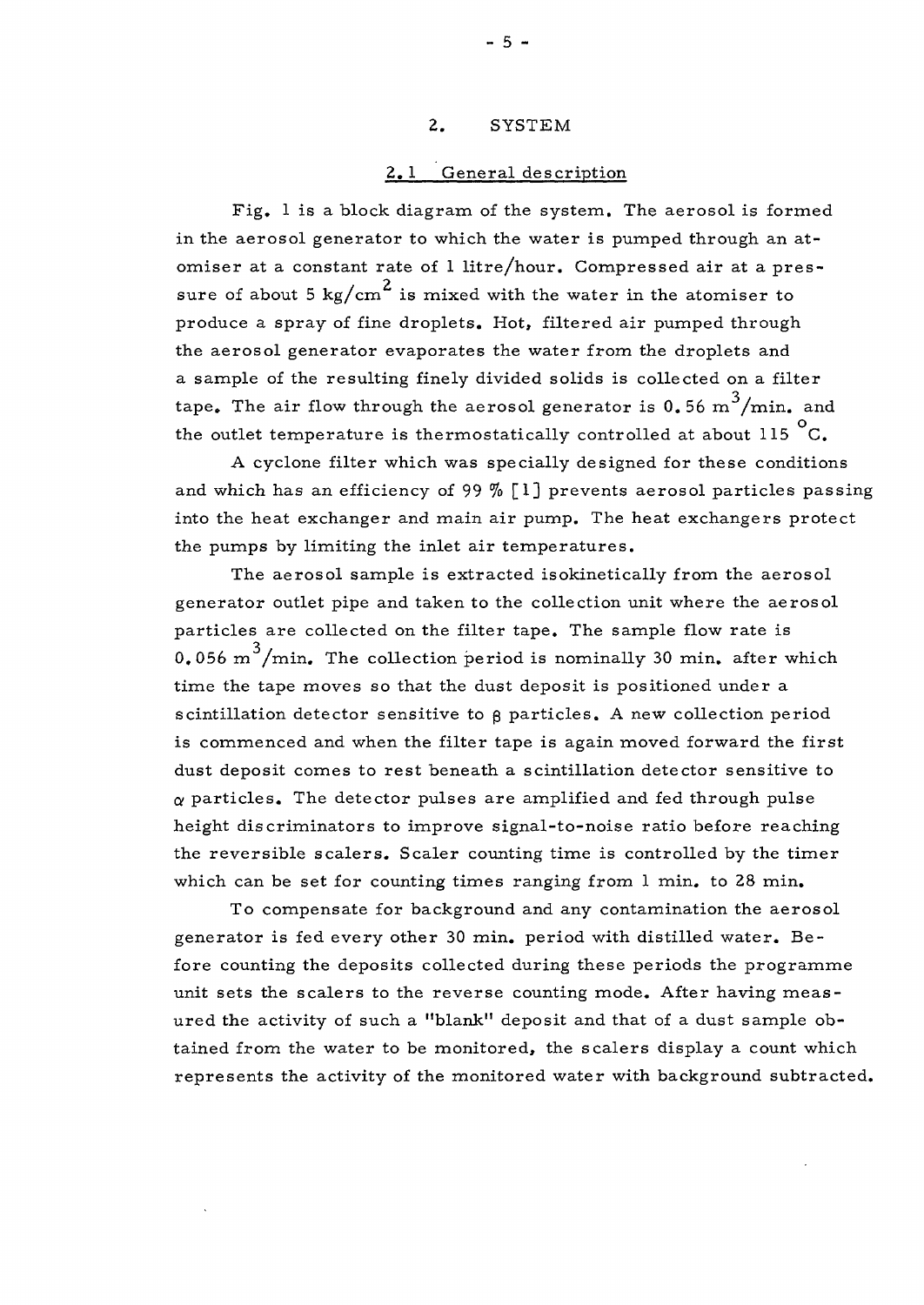Alarm setting facilities are built into the scalers such that an alarm can be obtained at any pre-determined count, positive or negative. The signal count detected per counting period is less than  $1\%$  of the background count measured over the same time and in order that the alarm be sensitive only to the activity in the dust layer the background is measured during the first 30 min. period and stored in the scaler as a negative number. At the end of the next 30 min. period the scaler total (ignoring statistical variations) will be positive and will corre spond with the activity of the dust deposit. This count is printed out by an electromechanical printer. Thus a printed record of the totalised count is obtained once per hour since the scalers are not reset after each counting cycle but accumulate counts over a period of one month.

# 2. 2 Alarm circuits

Two types of alarm are employed. The first, or type 1 alarm, warns of increased specific activity in the water and operates when the total number of counts exceeds the scaler alarm setting. The second, or type 2 alarm, indicates a system fault. Type 2 alarm signals are obtained from the pressostats  $P_1$ ,  $P_2$  and  $P_3$ , and the thermostats  $T_1$ ,  $T_2$  and  $T_3$  shown in Fig. 1. Separate external circuits are employed in order to distinguish between the two types of alarm. In the event of a type 1 alarm the hold up tank drain valve would be closed (see Fig. 1) and appropriate action taken. For a type 2 alarm an annunciator lamp, corresponding to the particular fault and located on the front panel of the programme unit, lights. In addition certain other precautions may be taken to prevent damage to the equipment (see Table I).

#### 2. 3 Sample extraction

A representative sample is ensured by isokinetic sampling of the aerosol at a point on the axis of the tube and distant 5 pipe diameters upstream of a mixing baffle. The recommendations of Stairmand [1] have been followed in the dimensioning of the sampling system which is shown in Fig. 2.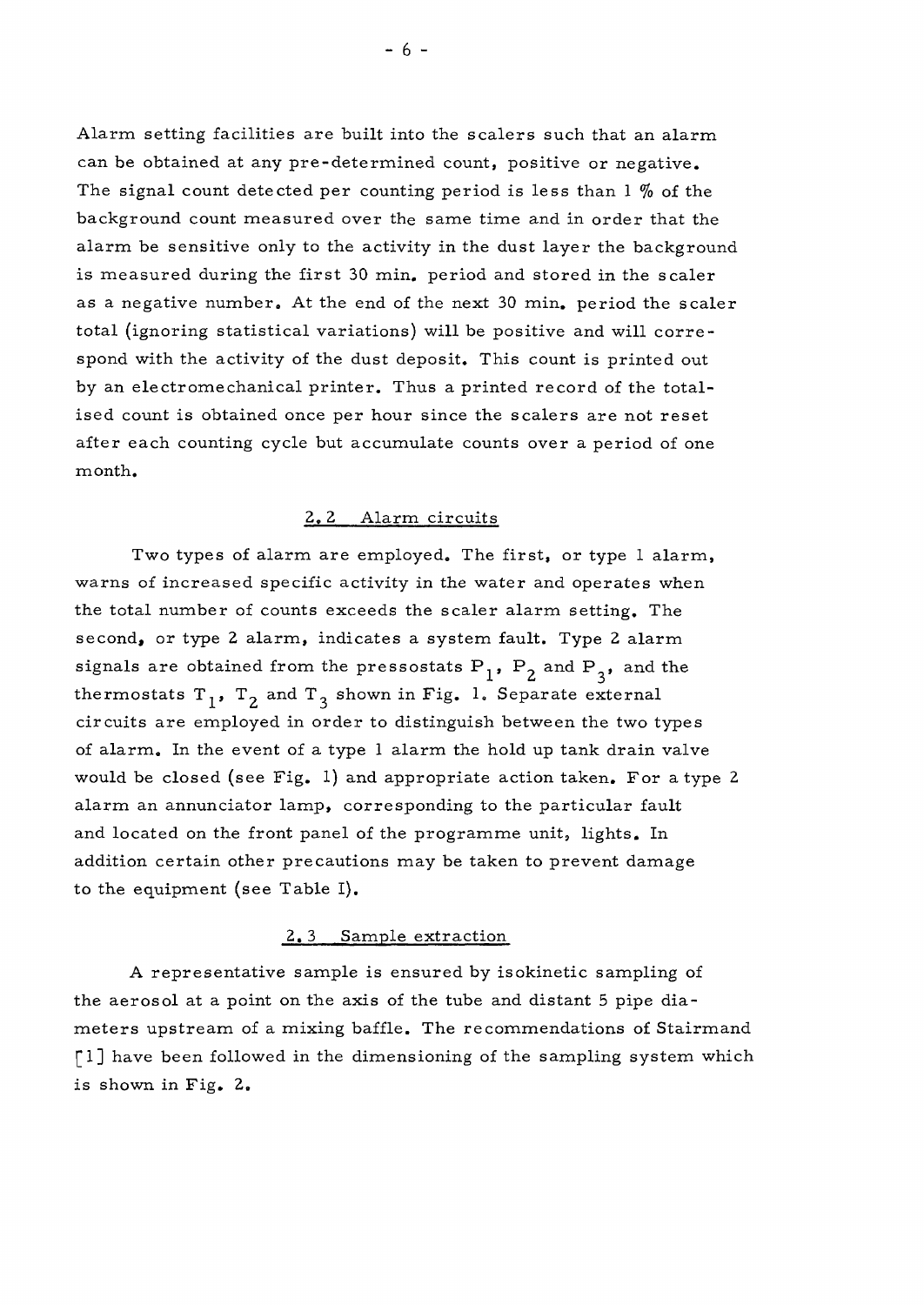## 3. PROGRAMMING AND CONTROL

#### 3..1 Normal monitoring sequence

The programme unit controls the collection and measuring sequences. Timing is provided by a synchronous motor (SMI) which drives at a rate of 1 rev/hr an axle upon which are mounted 7 cams,  $C_1$  -  $C_2$ . These cams operate microswitches thus generating electrical signals which are used for the control instructions shown in Fig. 3. A second synchronous motor (SM2) which rotates at a speed of  $1 \text{ rev/min}$ . and which starts in response to a signal from either  $C_f$  or  $C_7$ , drives a cam  $C_g$  which supplies 10 volt pulses at a rate of one per minute to the timer which counts them. When the number of pulses counted by the timer equals the preselected counting time the timer stops and closes the signal gate in each channel. On receipt of the "tape feed" signal from the programme unit the tape transport motor is switched on for a time sufficient for the driving axle to make one revolution  $(58 \text{ sec.})$ . Seven seconds after starting the transport motor the vacuum pump is switched off for 22 sec. to enable the filter tape to be moved forward.

The filter tape is unclamped 4 sec. after the driving unit receives the "tape feed" signal and after a short delay (7 sec.) is moved forward 90 mm. Seven seconds after coming to rest the tape is reclamped and a new collection period can commence.

#### 3. 2 Facilities

#### 3. 2. 1 Rapid resetting of programme unit

The synchronous motor SMI actually drives the axle upon which the cams  $C_1$  -  $C_7$  are mounted through a solenoid operated gearbox having input to output speed ratios of 1:1 and 1:60. The latter speed ratio is selected by the automatic energising of the solenoid at the moment of switching on the mains supply to the programme unit and ensures that the cam axles driven by SM1, SM2, and the tape transport motor rapidly take up the required angular positions prior to commencement of the collection and measuring sequence. The correct phase relationships between these three axles are obtained after a delay period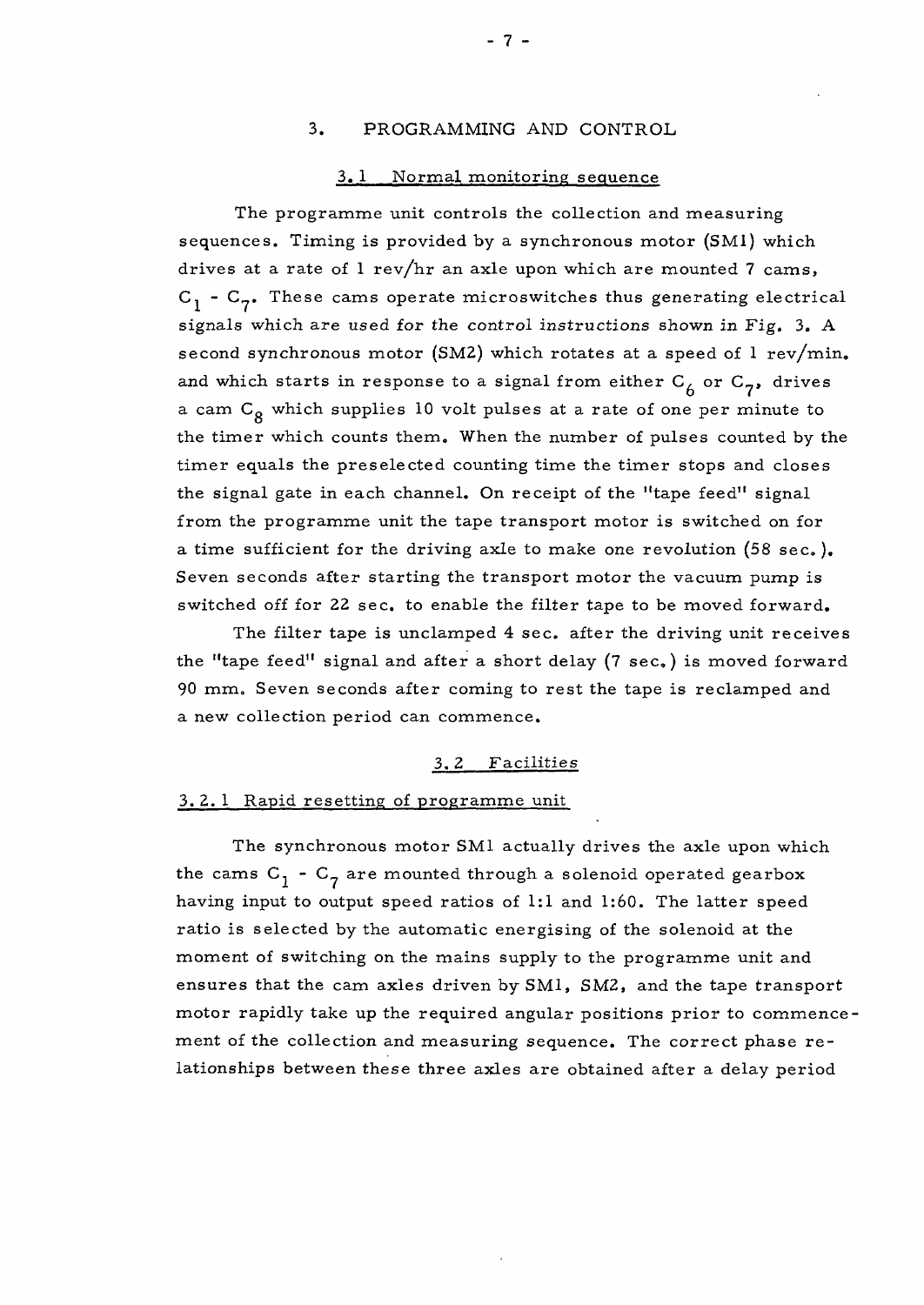whose max. value is of the order of 2 min. but whose actual value in any given case depends upon the initial relative positions of the axles. During this period the filter tape may be fed forward twice. Once the axles are in their correct angular positions SMI stops, the solenoid current is switched off, and thus the 1:1 gearbox ratio is regained.

#### 3. 2. 2 Delayed opening of counting channel gates

During the first half hour after start there are no dust deposits to count and thus the counting gate in each channel is maintained closed until the filter tape has been fed forward and the second collection pe riod begins. The dust collected during the first half hour is now situated opposite the g detector and the gate in this channel is opened so that counting commences. Opening of the  $\alpha$  channel counting gate must be inhibited for a further half hour since the first dust deposit does not reach the  $\alpha$  detector until 60 min. after start.

#### 3.2. 3 Delayed stop instruction

Since the amount of filter tape which can be accommodated in the collection unit is sufficient for one weeks operation, and the normal integration period for the measurement is one month, a facility is provided whereby the programme unit may be stopped half way through a tape feed operation so that the movable cone J (Fig. 4) is at its max. distance from the filter tape.

The used roll of filter tape can then be replaced by a fresh one. When the programme unit is restarted the second half of the tape feed operation is completed and about one minute later the filter tape is fed forward again.

Counting is inhibited in both channels until one hour after restart in order that the original counting sequence may be continued; counting of two samples of contaminated water could otherwise easily occur and cause discontinuity and error of measurement. Loss of data during this delay period is not serious.

The delayed stop instruction is generated by placing the appropriate switch (located on the front panel of the programme unit) in the "delayed stop" position anytime between tape feed operations; the programme unit will stop half way through the next tape feed operation as described above.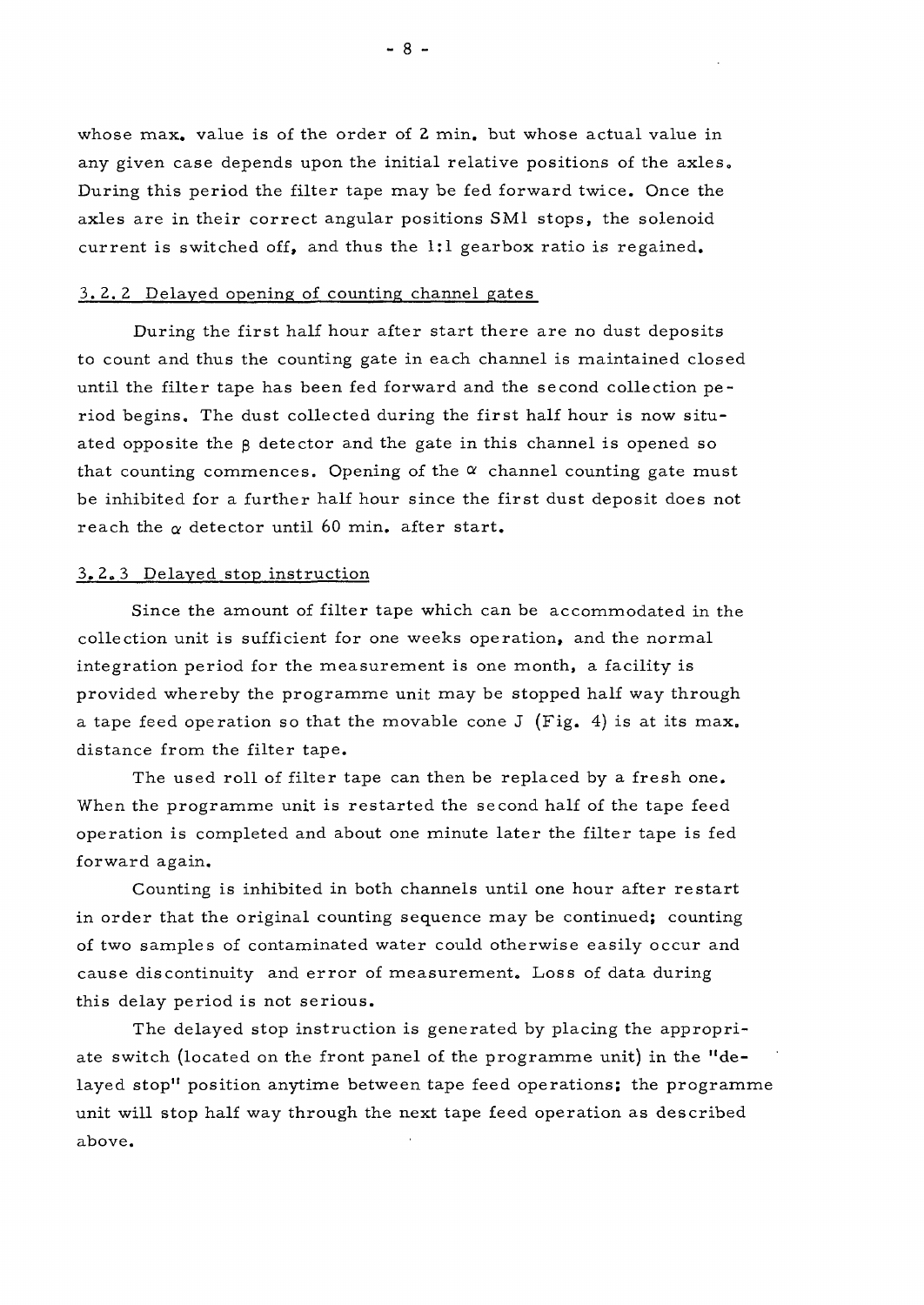#### 3. 2. 4 Tape feed instruction

After having changed a roll of filter tape and before restarting the programme unit, the filter tape can be checked for correct tracking by means of the "tape feed" switch mounted on the programme unit front panel. The switch is spring loaded and must therefore be held in the "on" position. The filter tape will move forward in a succession of normal tape feed movements. Measuring elapsed time from the instant of operation of the "tape feed" switch, there will be an 11 sec. delay followed by a tape feed movement lasting 15 sec., then a 45 sec. delay, tape feed, etc. until the switch is released when the transport unit will stop in the normal position, i.e. with clamped filter tape.

#### 4. COLLECTION AND DETECTION UNIT

The following description refers to Fig. 4. The filter paper which is in the form of a 65 mm wide tape, passes from the supply spool A under a tracking spool  $B_r$ , over the large roller C and guide plate D, then under the large roller  $E$  and onto the take up spool  $F$ . The two guide rollers G and H are gear driven from the rollers C and E and rotate with the same peripheral speed as these rollers, which are geared together so that they rotate with indentical speeds.

A spring mechanism holds the take up spool F in contact with the guide roller H so that when the rollers rotate the take up spool is friction driven by H. For neoprene rubber O rings protrude about 1 mm above the curved surface of the roller  $H$ ; their function is to provide enough friction to ensure that the filter paper is tightly wound onto the take-up spool F .

The collection area is defined by the line of contact of the bases of two conical tubes: one fixed, the other movable. When an aerosol sample is being collected the filter paper is clamped by the movable tube  $J$  and the guide plate  $D$  which is perforated over a circular area corresponding to the base area of the conical tubes. In addition to providing support for the filter tape the guide plate D also maintains a constant distance between filter tape and the radiation detectors K and L. The distance between the horizontal axes of the detectors is equal to the distance between the horizontal axis of detector K and the common horizontal axis of the two conical tubes.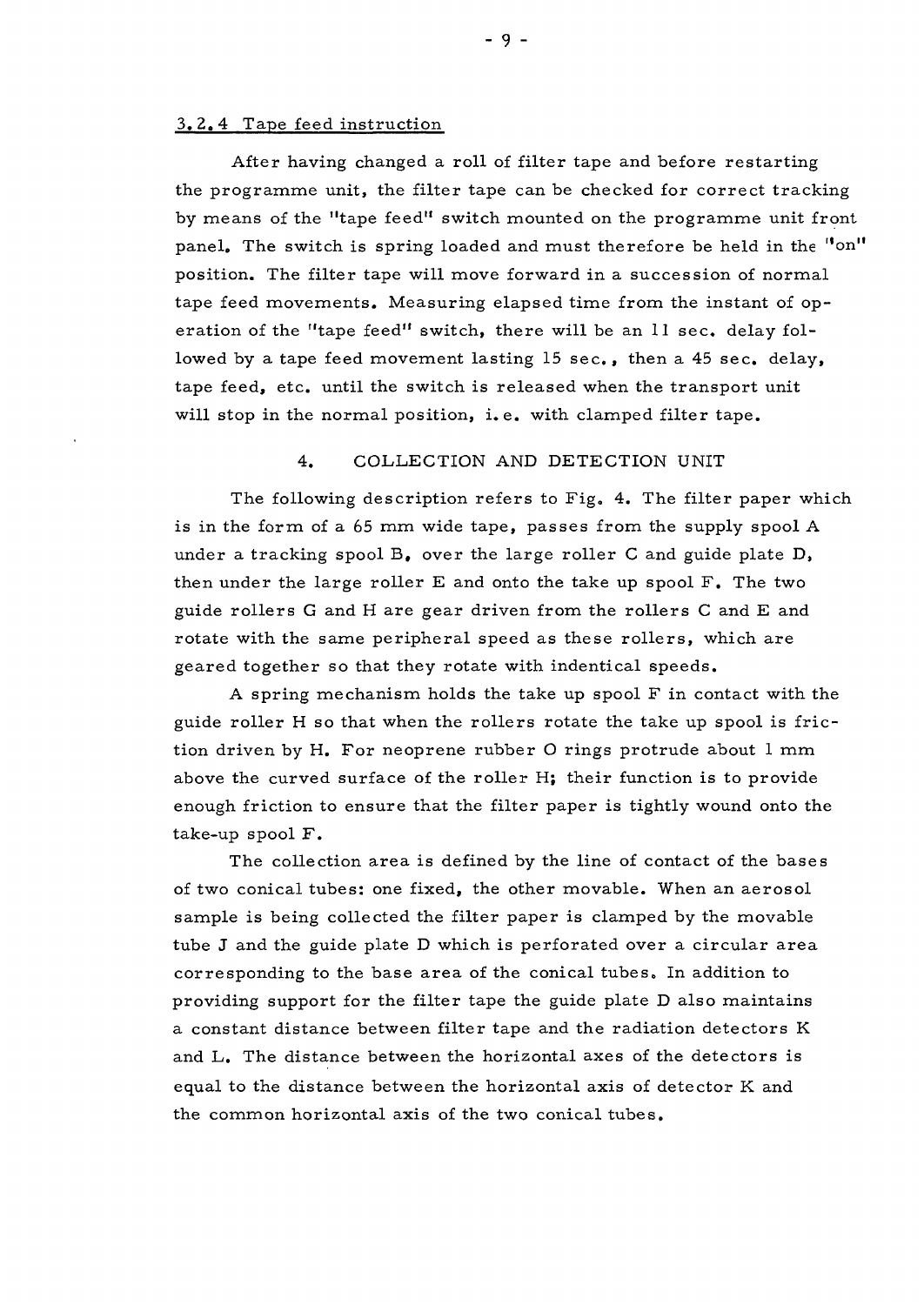The driving motor, which is situated behind the mounting plate S, drives a disk M upon which is fixed an eccentric pin N. The gear wheel T is gear driven from the same axle and drives the arm P which in turn moves the conical tube J in and out along its horizontal axis.

The large rollers C and E are rotated one quarter revolution for each revolution of the motor axle. One quarter revolution of the rollers C and E corresponds with the distance between the axes of the detectors  $K$  and  $L<sub>s</sub>$ . The movement is transmitted by a "maltese cross " Q which ensure s gradual acceleration and deceleration of the rollers to minimise the stress set up in the filter tape.

In Fig. 4 the maltese cross, the disk  $M_{\bullet}$  and the operating arm P are shown in the positions occupied when an aerosol sample is being collected. On the arrival of an intitiating pulse from the programme unit the drive motor is started and rotates through  $24.8^{\circ}$  before a step on the operating arm hinge engages with a corresponding step on the cone retracting arm R and the filter tape is unclamped by the cone J beginning to move away, see Fig. 10.

After a total angular rotation of  $47.3^{\circ}$  the vacuum pump is switched off by a microswitch operated by cam II (Fig. 4). When the total angle of rotation is  $69.8^{\circ}$  the eccentric pin N engages with the maltese cross  $Q$  and sets the tape transport mechanism in motion which moves the filter tape a distance of 90 mm in 15 sec. so that the collected aerosol sample comes to rest opposite the  $\beta$  detector K.

When the filter tape comes to rest the total angle through which the motor axle has rotated is  $159.8^\circ$ . At  $182.3^\circ$  total angular rotation the vacuum pump is switched on, and at 204.8<sup>o</sup> total rotation the step on the operating arm hinge loses contact with the step on the cone retracting arm hinge and the cone J reclamps the filter tape. The motor continues to rotate until one whole revolution has been completed and is then switched off by a microswitch operated by cam I.

The hinge delay mechanism is employed in order i) to maximise the sampling time per measuring cycle by reducing to a minimum the time for which the vacuum pump is switched off, and ii) to reduce the time for which unfiltered air from the surroundings is drawn through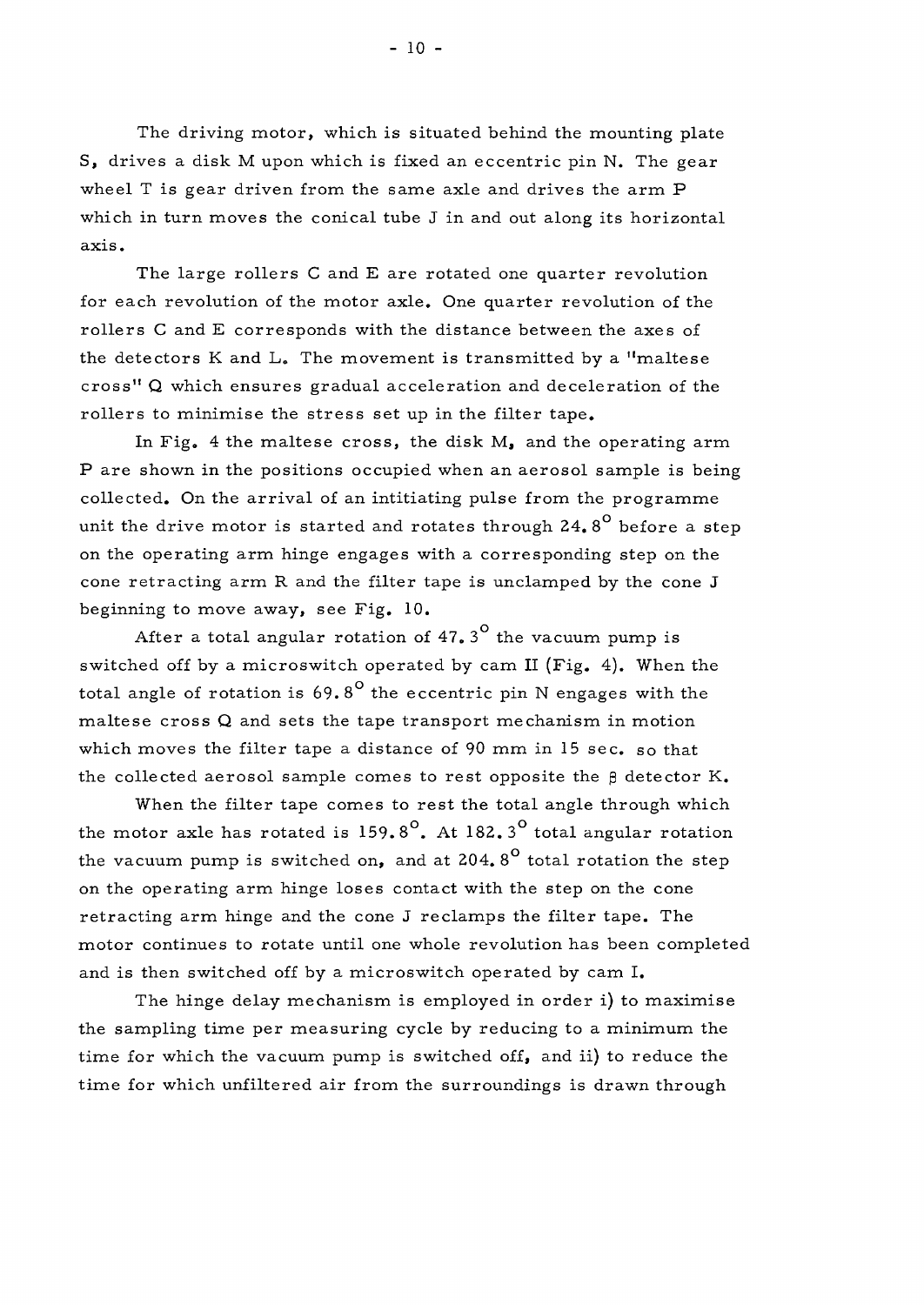the filter tape during the intervals between unclamping the tape and switching off the vacuum pump, and switching on the vacuum pump and clamping the tape.

The end of the shaft which drives the large roller E is shaped to engage with a diametral slot in the end of the roller axle. This axle is spring loaded and may be disengaged from the driving motor by lifting and turning through  $90^{\circ}$  the small knob W situated in the centre of the thumb wheel V mounted on the roller E.

When disconnected from the driving motor, the tape transport mechanism can be driven manually by means of the thumb wheel. This is necessary when changing the roll of filter tape as the end of the new roll must be threaded over and under the respective rollers and attached to the take-up spool.

A scraper U mounted beneath and in contact with the roller H ensures that dust does not build up on this roller and impair the operation of the transport mechanism.

Access to the tape transport mechanism, radiation detectors, and collection system is by means of a light tight door at the front of the cabinet. The space between door and front surface of the mounting plate forms a sealed compartment. The driving unit is supplied with its own protective cover but is otherwise freely accessible from the near of the cabinet. The complete unit comprising transport mechanism, driving unit, collection system and radiation detectors is suitable for mounting in a standard 19" rack.

#### 5. EXPERIMENTAL

#### 5.1 Filter paper

Glass fibre paper in the form of a 65 mm wide tape and with a breaking strength of 68 g/mm<sup>2</sup> was chosen as dust collection medium as it displayed no change of dimension or weight when subjected to the hot, humid aerosol stream.

Activated water samples were fed to the aerosol generator and the effect of dust penetration of the filter paper was measured for various thickness of the dust deposit (at constant activity). In Fig. 5 the results are expressed in terms of the variation of  $\beta$  count rate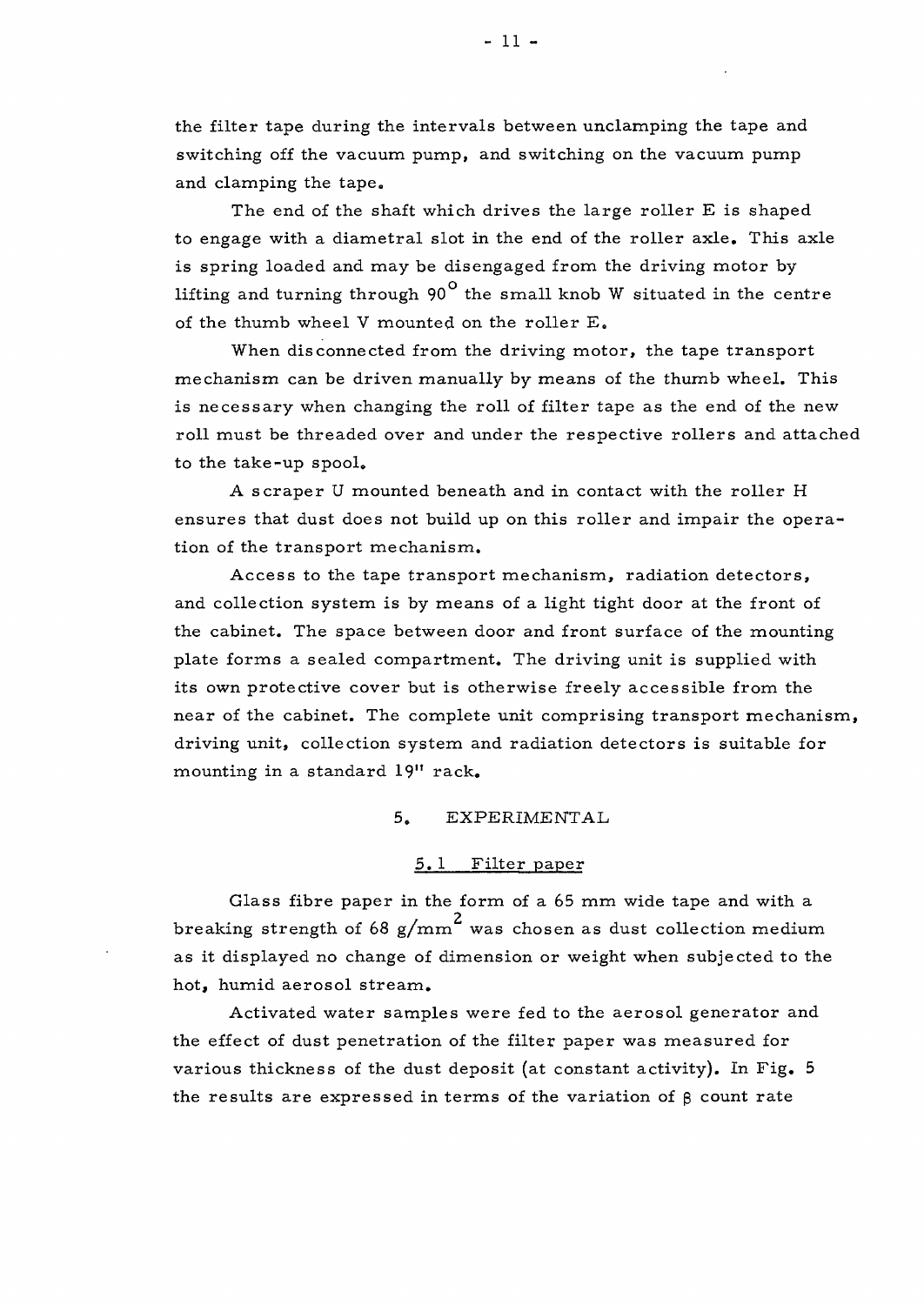with thickness of the dust layer for  $S^{35}$  and  $Y^{90}$ . From the figure it is  $\overline{a}$ evident that for thicknesses in excess of  $1 \text{ mg/cm}^2$  self absorption in the dust layer predominates.

## 5. 2 Thickness of dust layer

The thickness of the dust deposit was determined by measuring the increase in weight of a piece of filter tape used to collect the dust from an aerosol sample extracted isokinetically from the aerosol generator output pipe. The air flow rate through the filter paper was one tenth that through the aerosol generator. This procedure was repeated a number of times and the weight of dust deposit was found to be  $17 \pm 0.4$  mg for a collection time of 30 min. Since the diameter 2 of the deposit is 5 cm the dust thickness is 0.865 mg/cm $^{\prime\prime}$ .

#### 5. 3 System response time

The speed of response of the system to a sudden change at the aerosol generator input was measured as follows.

Dust from waste water was generated for 5 min. after which time the inlet tube to the feed pump was switched over to the distilled water container. By allowing a short column of air to enter the inlet tube during water changeover it was possible to observe (through the transparent feed tube) when the distilled water reached the aerosol generator. At this instant the "tape feed" switch on the programme unit was moved to the "up" position and held there for about 5 sec. thus causing the cone  $J$  in the collection unit to retract and the vacuum pump to stop. A weighed piece of filter paper was inserted between the cone and the guide plate and held in position until the cone returned and clamped it. By operating the "tape feed" switch as described above 53 sec. after restart of the vacuum pump the filter paper could be withdrawn and a fresh piece inserted before the cone J returned to the clamping position. The resultant collection time for the sample was thus  $60$  sec. (see Fig. 7).

This procedure was repeated until 3 samples of the aerosol had been obtained during the first 4. 5 min. after water changeover.

Reweighing the samples enabled the weights of dust collected to be determined.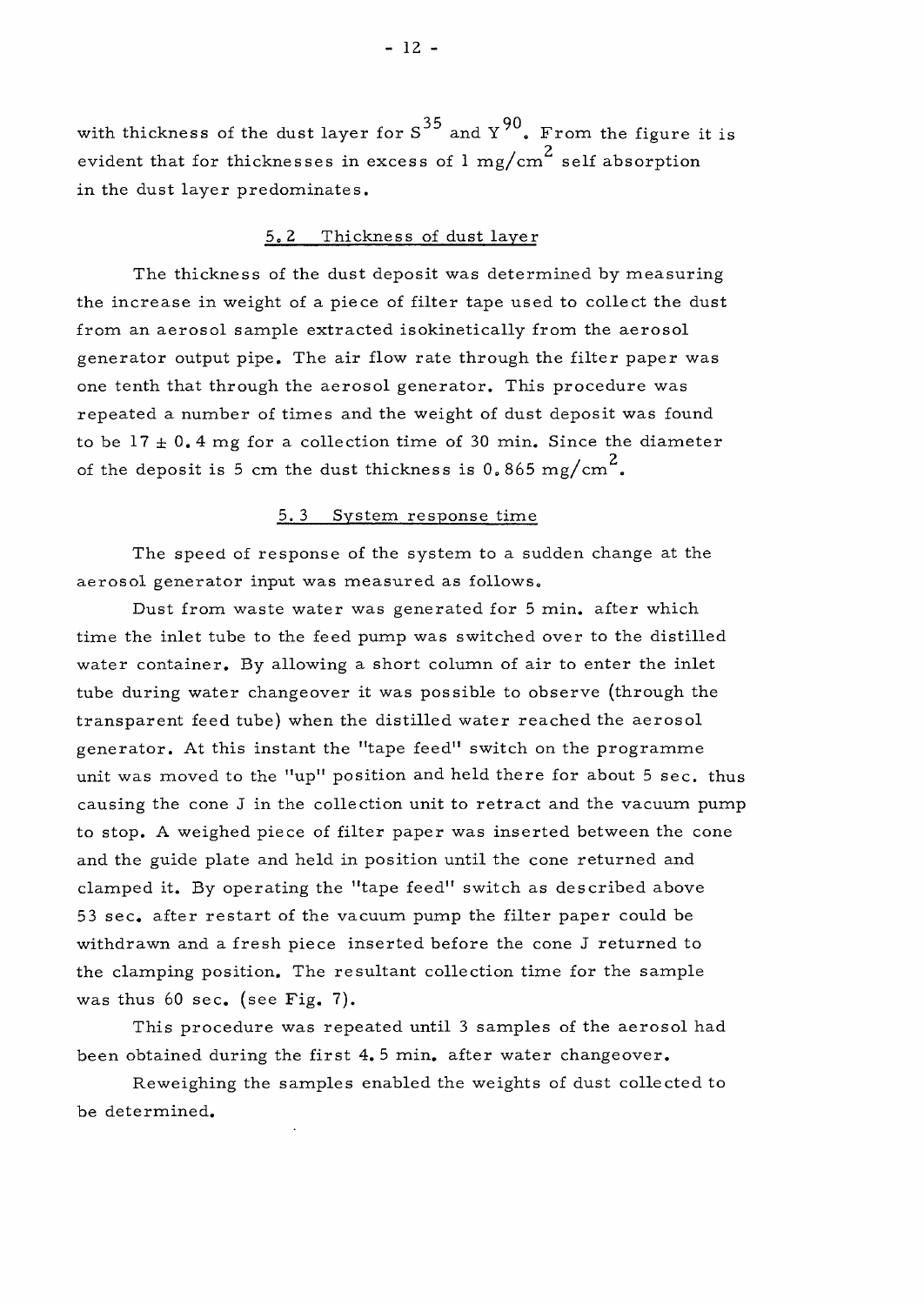A similar procedure was followed for the changeover from distilled water to waste water (Fig, 6).

From Figs. 6 and 7 it is seen that a) for both cases the response time was  $140 \text{ sec}$ , measured from the instant of operating the "tape feed" switch, and b) the duration of the first sampling period was in fact only 30 sec. because of the delay between the instant the waste water reaches the atomiser and the instant the aerosol appears at the sampling nozzle. This delay is one minute.

#### 5.4 Background measurements

#### 5.4. 1 Leak testing

The natural airborne  $\alpha$  radioactivity was used as a tracer since the low detector background  $(\sim 15$  cph) made this a sensitive method. Glass fibre filter paper of the same type as used in the collection unit was used to filter the aerosol generator inlet air. Air drawn through the aerosol generator was sampled by the collection unit and the  $\alpha$  radioactivity measured by the  $\alpha$  detector. A counting time of 25 min. was used and the count displayed at the end of each such period was noted. A number of these measurements were made and the mean count determined.

This procedure was carried out for the following cases:

- a) air drawn through aerosol generator before all leaks were sealed
- b) air drawn through aerosol generator after all leaks sealed
- c) air drawn through a separate glass fibre filter in series with a delay volume equal to the volume of the aerosol tank,

and d) unfiltered air drawn direct into the collection unit.

The arrangement c) described above was easily made leak tight and was used to measure the effectiveness of leak sealing of the aerosol generator. The results are set out in Table II.

 $-13 -$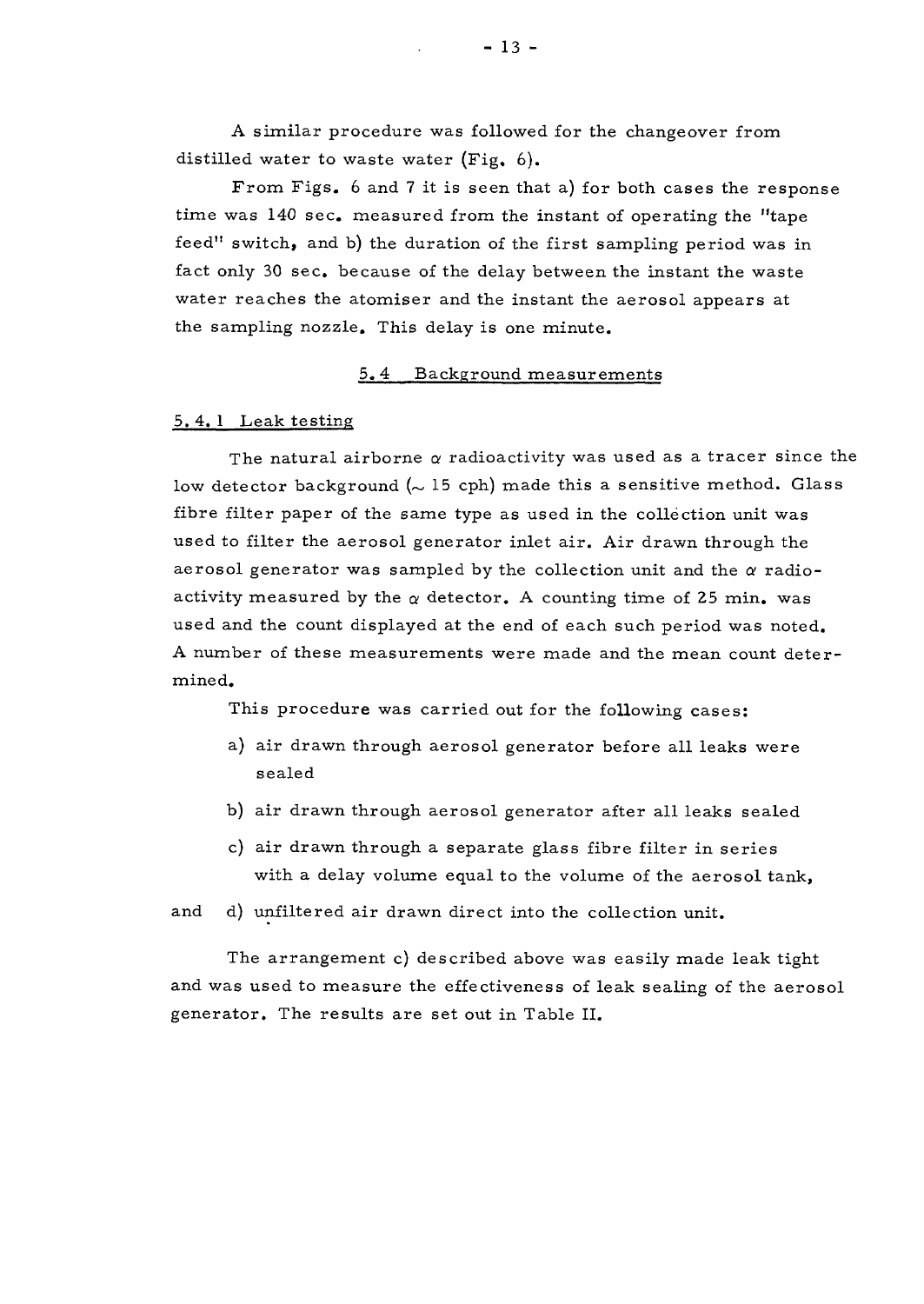#### 5.4.2 Contribution from compressed air supply

When the compressed air supply to the atomiser was turned on the  $\alpha$  count for case b) above was more than doubled. Insertion of a 50 mm diameter glass fibre filter paper in the air line reduced the *a* count to about the same level as that obtained before the compressed air was turned on, see Table II.

#### 5. 4. 3 Background under operating conditions

The aerosol generator was run at an output temperature of  $115^{\circ}$ and using distilled water during consecutive sampling periods the mean *a* count was found to be insignificantly different from that obtained from the cold test described under 5.4.2.

#### 5.4. 4 8 background

The effect of filtering the aerosol generator inlet air was barely observable in the  $\beta$  channel because of the  $\beta$  detectors relatively high background (cosmic  $+ \gamma$  radiation). A mean background level of 1600 counts/25 min. was measured. Variations of the order of 10  $\%$  of this value occurred and usually corresponded with the variations of the natural airborne radioactivity.

#### 5.5 Sensitivity

#### 5. 5. 1 Test with activated waste water

A ten litre sample of waste water contained in a polythene flask was activated with  $\Upsilon^{90}$  (containing 20  $\mu$ g/g YCl<sub>2</sub> stable carrier) such that the specific activity was  $51 \cdot 10^{-6}$  Ci/m<sup>3</sup>. This water was then fed to the aerosol generator and the system response is as shown in Fig. 8 together with the corresponding background values. An initial rising portion of the response curve indicates loss of active material to surfaces [2] with which the water comes in contact before reaching the atomiser. Measurements were continued throughout the day (6 values) and were recommenced the following morning after the equipment had stood idle overnight. As Fig. 8 shows the rate of dimunition of count rate, measured over a period of 24 hours, seems to be more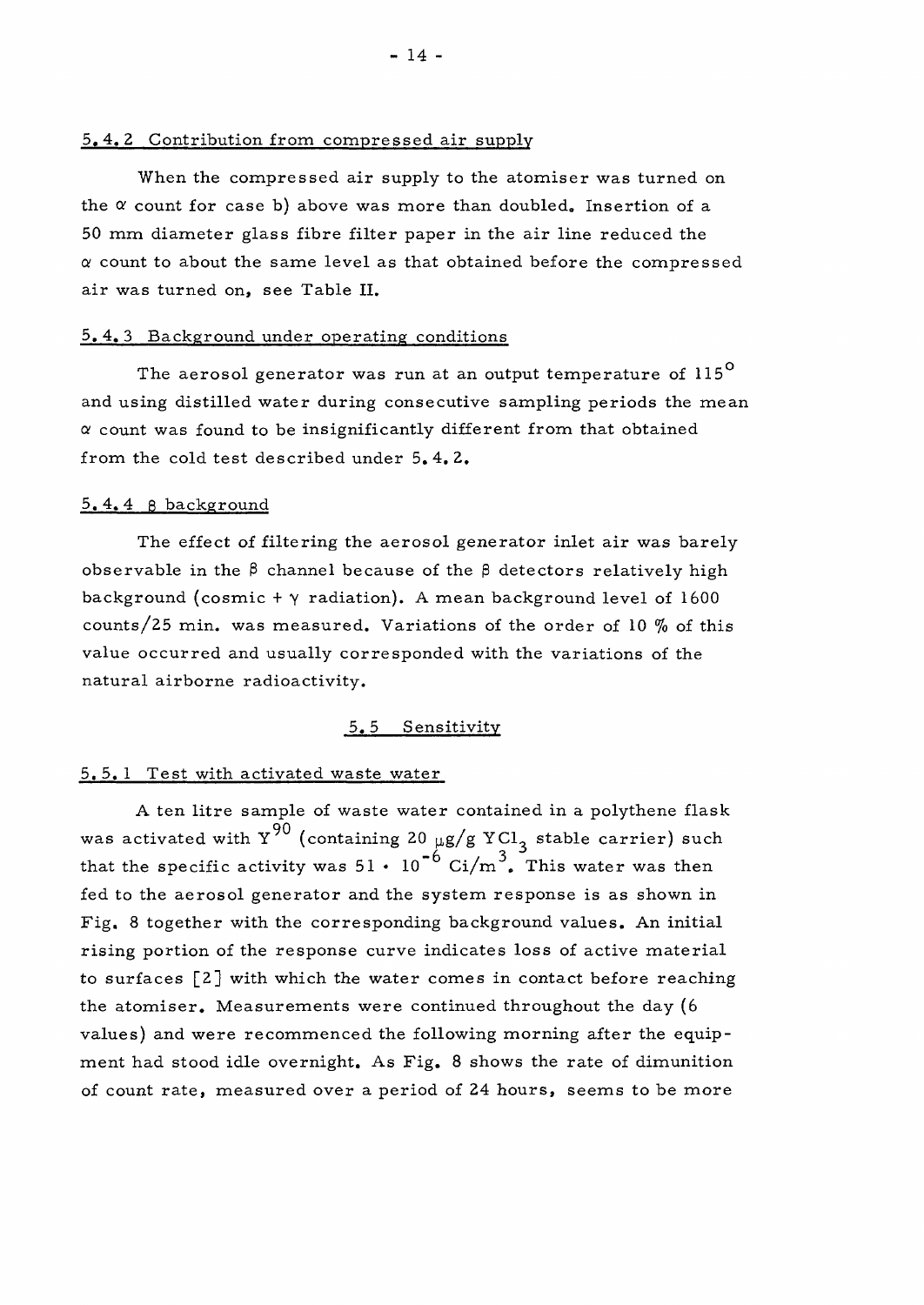rapid than can be accounted for by the decay rate of  $Y^{90}$  alone. This is presumably due to overnight adsorption of the yttrium by the walls of the polythene flask.

When a supply of inactive waste water was substituted for the active waste water the counting rate fell rapidly to return almost to background level after two hours.

The sensitivity to  $Y^{90}$  as calculated from the last 4 measured values of count rate obtained on the first day of the test is  $8.3 \cdot 10^4$  $\cos{\sqrt{ci/m}}^3$  and the corresponding figure as calculated from the first 3 measured values of count rate obtained on the second day is 7.5 •  $10^4 \text{ cps/Ci/m}^3$ .

In Fig, 8 it is clearly seen that the background varied slightly during the experiment but as no independent measurement of the natural background was made it is impossible to correlate this variation with effects imposed by the experiment.

## $5.5.2$  Minimum measurable specific  $\beta$  activity

The sensitivity to  $S^{35}$ , based on the results of an earlier meas-The semsitivity to S  $\frac{1}{2}$ , based on the results of an earlier meascps/Ci/m  $Tl^{204}$  is 2 ·  $l0^4$  cps/Ci/m<sup>3</sup>.

From these values of sensitivity minimum measurable specific activities were calculated using the method of reference  $[2]$ . Fig. 9 shows the minimum measurable specific activity as a function of  $\beta$ end-point energy for a total integration time of  $l$  month. shows the minimum measurabl e specific activity as a function of B

#### 5.5.3 Minimum measurable specific  $\alpha$  activity

No direct calibration of the  $\alpha$  channel has yet been carried out, but the estimated minimum measurable specific activity is  $6 \cdot 10^{-8}$  $\text{Ci/m}^3$ . This estimate is based on a measured mean background rate of  $2$  c.p.m. for the detector used in this system, and a sensitivity of 1.25 •  $10^4$  cps/Ci/m<sup>3</sup> as obtained for an  $\alpha$  detector of similar construc-1.25 • 10 cps/Ci/m as obtained for an *a* detector of simila r construc-

#### 5. 6 Comparative measurements

Dust taken from the cyclone filter was counted using the same technique and equipment (see Introduction) as for the normal manual sampling routine. The dust samples from the cyclone were taken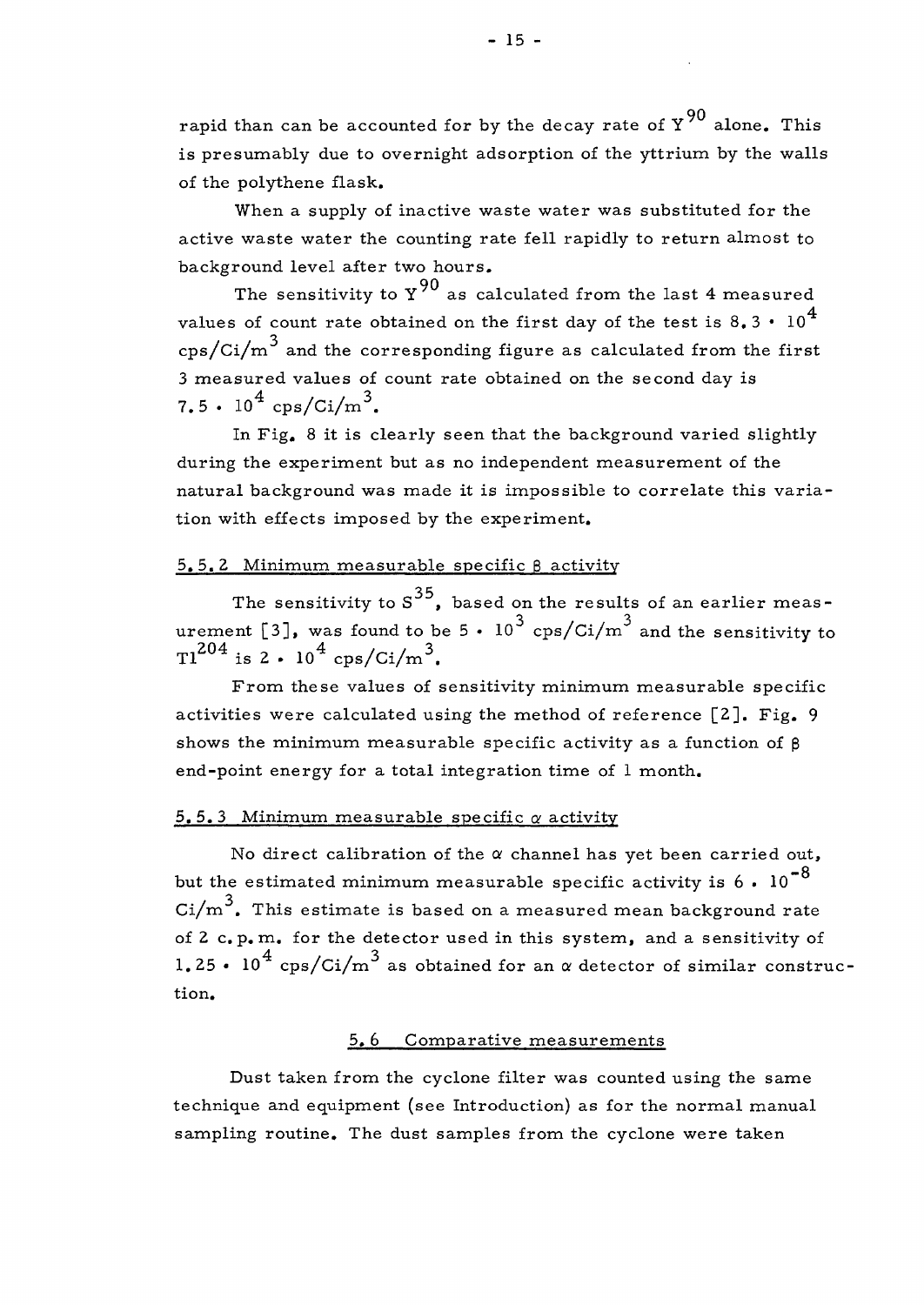after the monitor had been in operation for periods of 3 days and 10 days respectively. Dust samples prepared by the conventional technique were obtained from a mixture of the daily water samples so that an average value of net counting rate was obtained for the appropriate period.

Table III shows that close agreement exists between the two methods, and thus no significant loss of active material occurs during the continuous monitoring process.

## 5. 7 Calibration

A direct calibration of the  $\beta$  channel was made by relating the total counts recorded during the 10 day test with the average specific activity of the water for the period as determined by the manual method.

Fig. 11 illustrates the build up of counts with time. From this curve it was found that a rate of increase of  $6$  c. p. h. corresponds with a mean specific activity of  $10^{-7}$  Ci/m<sup>3</sup>.

The system measures specific activity only and since the daily effluent water production rate is by no means constant the total activity t hours after commencement of a monitoring sequence is the product of the mean specific activity and the total volume of water disposed of, i.e.

$$
A = \overline{\rho} \sum_{t=1}^{720} v_t
$$

Now  $\bar{\rho}$  at time t hours after start is given by

$$
\bar{\rho} = \frac{N_t}{t} \cdot k
$$

Hence

$$
A = \frac{kN_t}{t} \sum_{t=1}^{720} v_t
$$

7 and since k has been found to be  $\frac{1}{6}$  <sup>to</sup> then o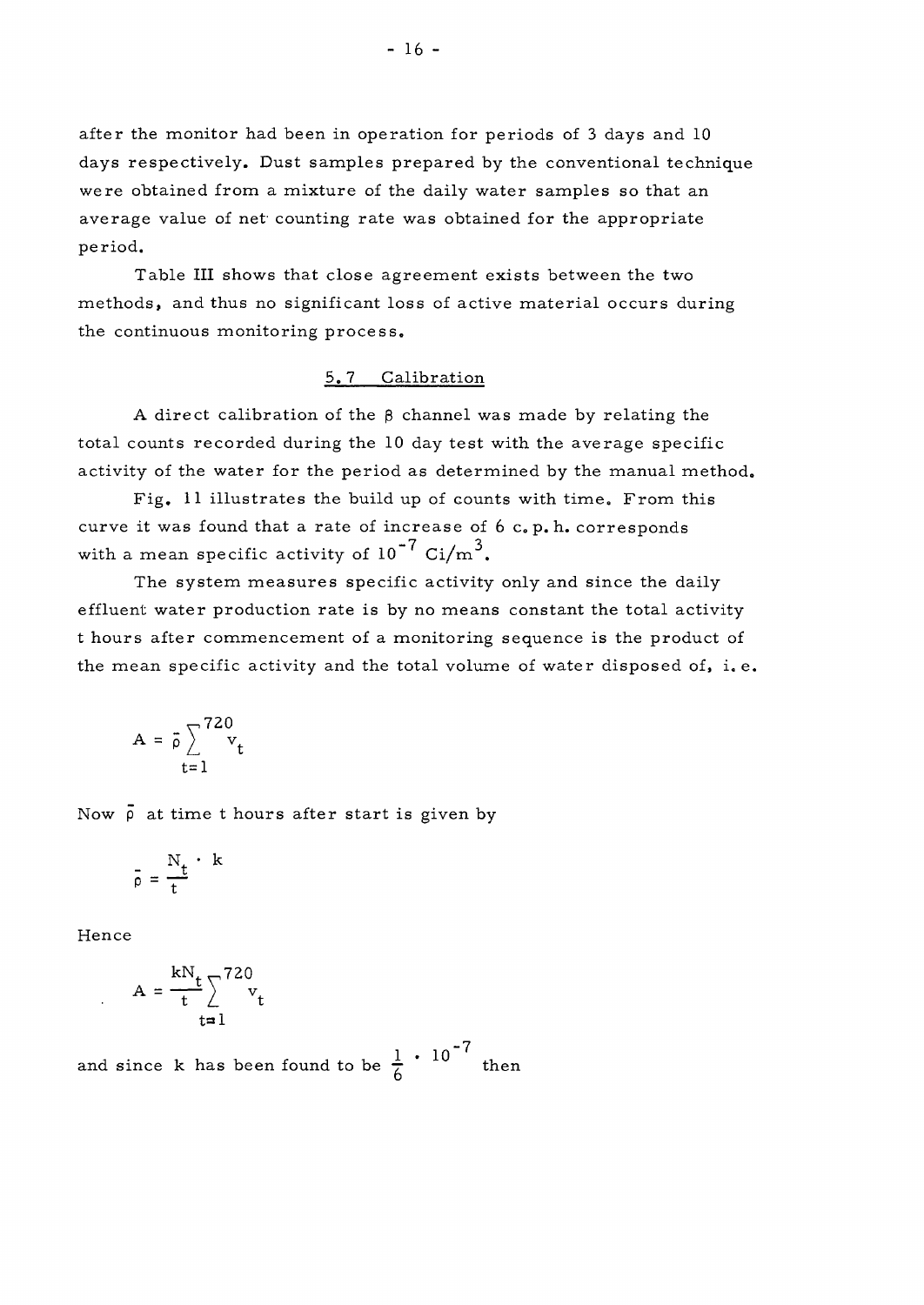$$
A = \frac{1}{6} \cdot 10^{-7} \frac{N_t}{t} \sum_{t=1}^{720} v_t
$$

The total volume of water disposed of t hours after start of a monitoring sequence is obtained by noting the height of the water in the proportional sampler hold-up tank, and since t is known and  $N_t$  is displayed by the monitor the total activity is readily obtained.

#### 6. CONCLUSION

There are no memory effects in the system as described and for a given detector the net counting rate from the dust produced by the aerosol generator is the same as is obtained from dust produced by the present manual method.

A specific  $\beta$ -activity of  $1.5 \cdot 10^{-6}$  Ci/m<sup>3</sup> corresponds to the maximum allowable total  $\beta$ -activity of 3.6  $\cdot$  10<sup>-2</sup> Ci/month which may be transported to the sea by effluent of this category. This specific activity also corresponds with a total monthly count of 64800. An alarm level set at 40000 counts should therefore give sufficient warning.

Two commercial water monitors, Landis & Gyr type D51 and Frieseke & Hoepfner type FH59, are comparable with the system described as regards minimum measurable specific activity but have effective integration times of the order of 10 mins.

In the Landis & Gyr instrument the water to be monitored is sprinkled onto a slowly moving filter tape. Heat is applied to the underside of the tape to evaporate the water thus leaving a dry residue which is scanned by a radiation detector. The Frieseke & Hoepfner instrument, in common with the system described in this report, makes use of the spray drying principle but in contradistinction to this system, employs full flow filtering.

Apart from the fact that the detectors in these commercial instruments are well screened ( $\beta$  background ca. 15 cpm for both systems) no corrections are made for variations in the background counting rate caused by contamination or fluctuations in the external background.

For the system described in this report an effective integration  $^{-8}$  Ci/m<sup>3</sup>  $t_{\text{max}}$  of 15 days is required in order to measure 5. 25  $\rightarrow$  10  $\rightarrow$  27. 11  $= 2.26$  MeV). This time could be considerably reduced by  $\left(\mathbf{E}_{\mathbf{\beta}_{\mathrm{max}}} \right)$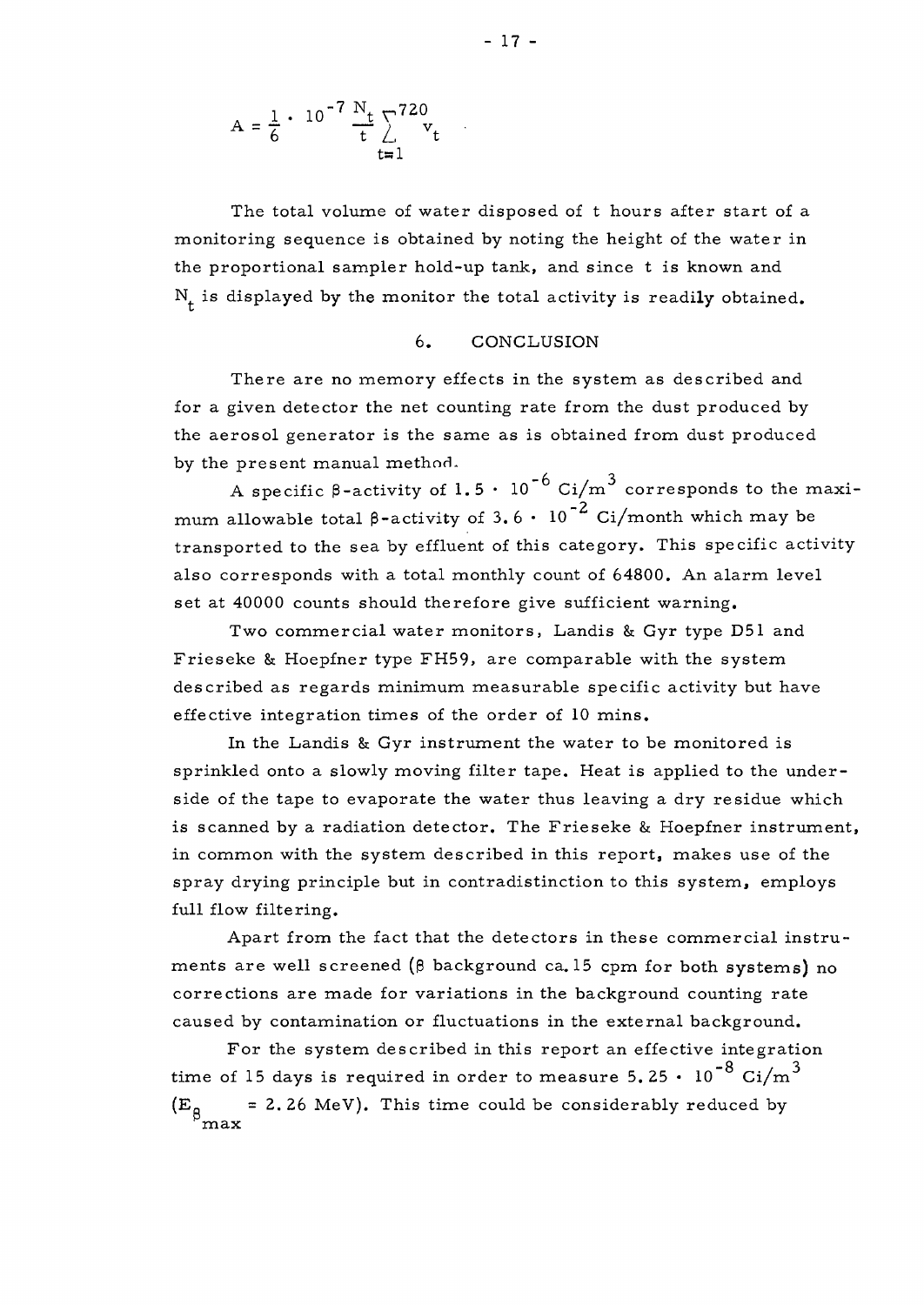improved detector design, better shielding to reduce background from the present 90 cpm ( $\beta$  detector) to about 20 cpm, and by full flow filtering, i.e. collecting on the filter all the dust produced by the aerosol generator instead of only 10 % of it as currently practised. Full flow filtering conditions cannot be realised with the present system since it is not possible to operate the aerosol generator with an air flow less than 500  $1/\text{min}$ . instead of only 10 % of it as currently practised. However, full flow filtering conditions cannot be realised with the present system since it is not possible to operate the aerosol generator with an air flow less than 500 l/min.

These improvements should result in an integration time of the same order of magnitude as that used with the commercial instruments mentioned above. However, for a given value of minimum measurable specific activity the system described must inevitably have an integration time  $\sqrt{2}$  times greater than these commercial systems because of the continuous background correction feature.

Haberer  $[4]$  has surveyed the performance of various water monitoring systems, special attention having been given to the spray drying and evaporation methods. He has assumed a constant background counting rate but has not investigated to what extent contamination of the equipment modifies this assumption. Neither has the question of loss of active material to surfaces been considered. Such losses have been observed (see section 5. 5. 1 of this report) and can be quite considerable [2].

The mode of operation used in the system described was chosen in order to minimise the build up of contamination on components and the consequent variation in background counting rate, as well as to compensate for external background variations. The indications are (see section 5. 5. 1) that these aims have been fulfilled.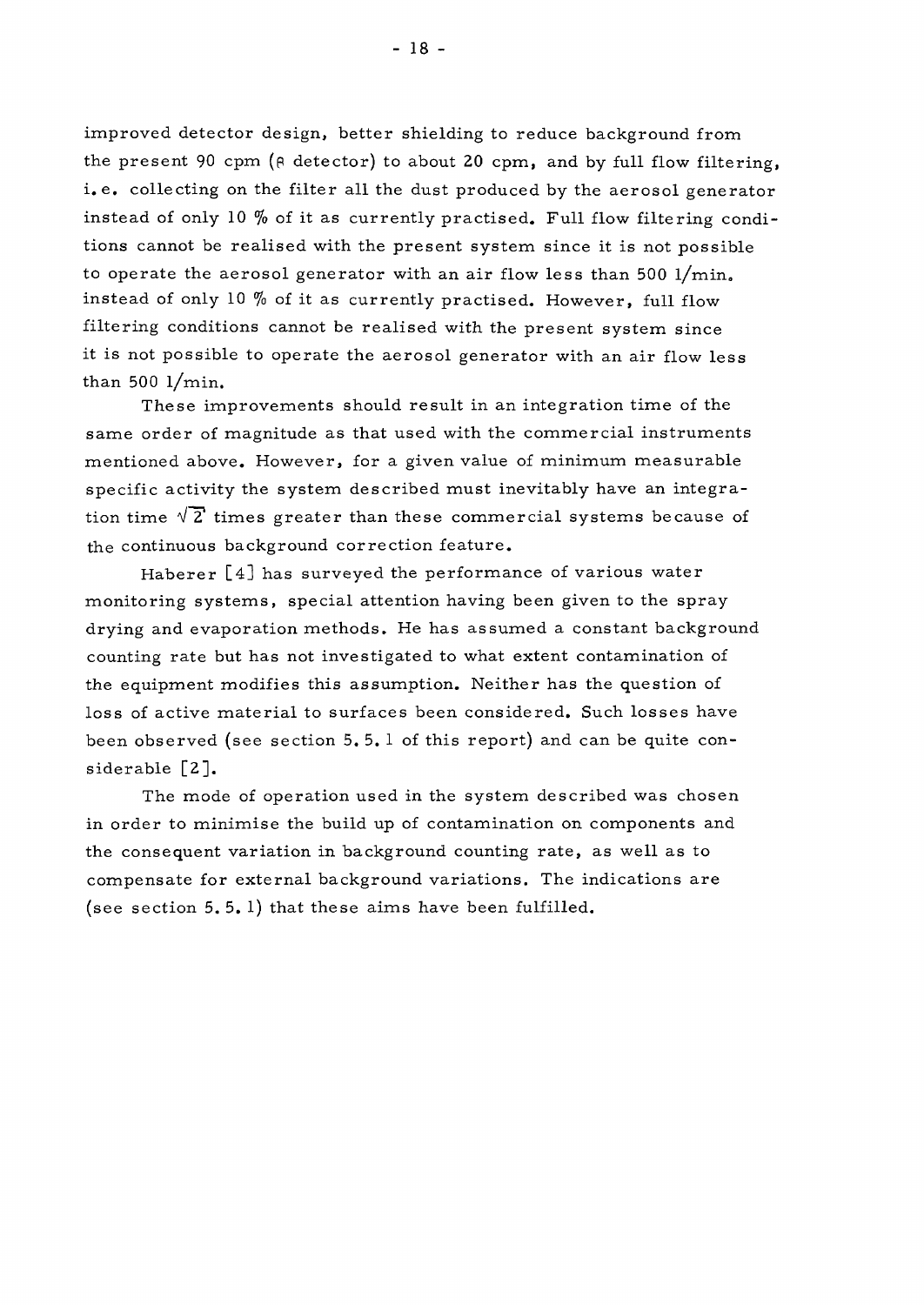# TABLE I

# Precautions taken in the event of an equipment fault

| Detector          | Quantity sensed                                                   | Fault                                                                                                         | Precaution                                                                                 |
|-------------------|-------------------------------------------------------------------|---------------------------------------------------------------------------------------------------------------|--------------------------------------------------------------------------------------------|
| $P_1$             | Air pressure at<br>the spray unit                                 | Pressure<br>less than<br>5 kg/cm <sup>2</sup>                                                                 | 1. Air heater switched off<br>2. Water feed pump switched off<br>3. Main pump switched off |
| $\mathtt{T}_1$    | Aerosol generator<br>output temperature                           | This thermostat has controlling function<br>only, i.e. maintains output temperature<br>between 110° - 120° C. |                                                                                            |
| $P_2$             | Main circuit air<br>flow                                          | Too low                                                                                                       | 1. Air heater switched off<br>2. Water feed pump switched off<br>3. Main pump switched off |
| $T_{2}$           | Main circuit air<br>temperature at<br>input to pump               | Too high                                                                                                      | 1. Air heater switched off<br>2. Water feed pump switched off<br>3. Main pump switched off |
| $P_3$             | Sampling circuit<br>air flow                                      | Too low                                                                                                       | 1. Vacuum pump switched off                                                                |
| $\rm \, T_{\, 3}$ | Sampling circuit<br>air temperature<br>at input to vacuum<br>pump | Too high                                                                                                      | 1. Vacuum pump switched off                                                                |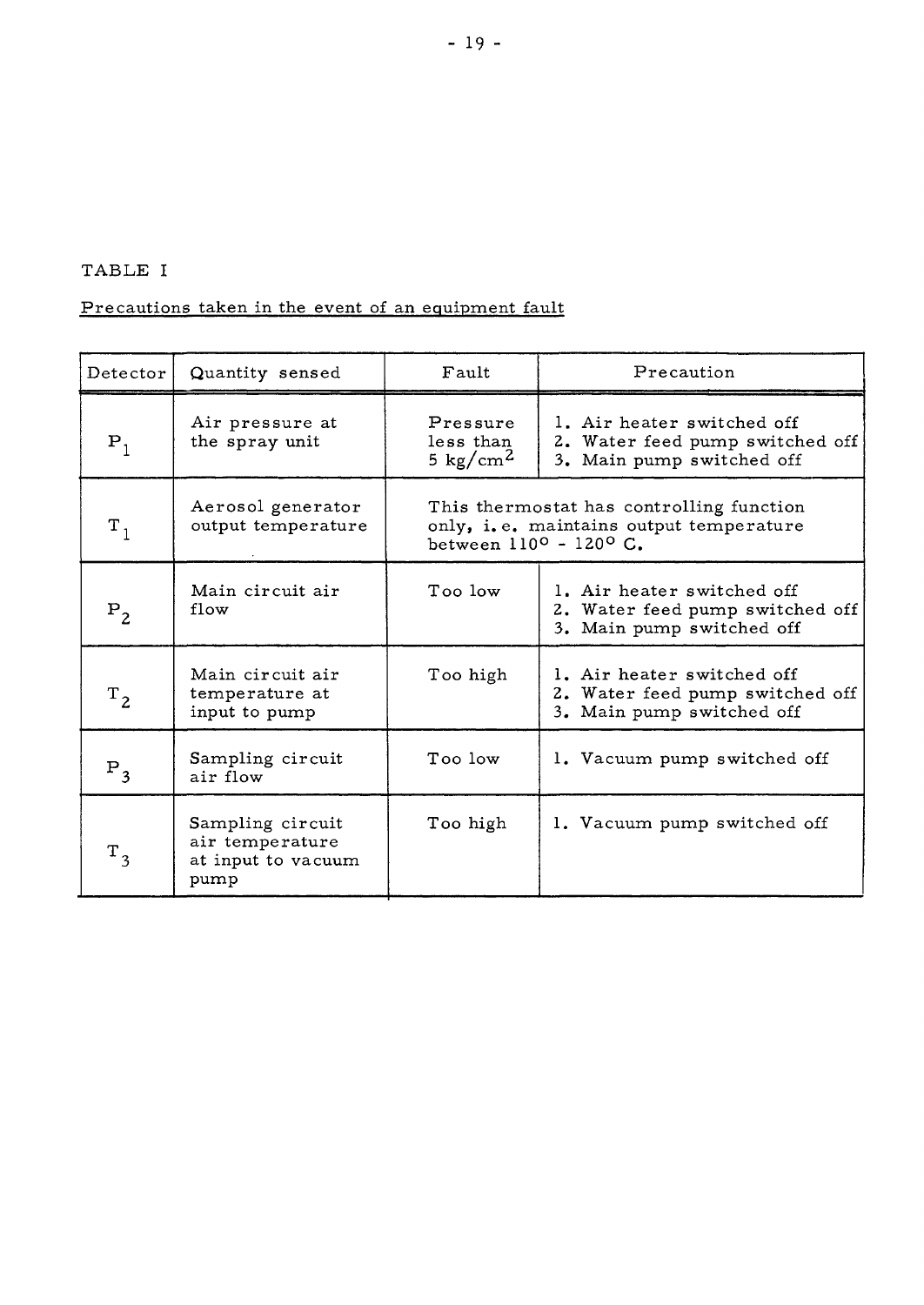TABLE II

 $\sim 10^{11}$ 

# Use of the  $\alpha$  background as a measure of leak tightness

|              | Conditions of measurement                                     | Counts per<br>25 min. |
|--------------|---------------------------------------------------------------|-----------------------|
| a            | Filtered air from aerosol generator<br>before leaks sealed    | 1000                  |
| b            | Filtered air from aerosol generator<br>after all leaks sealed | 60                    |
| $\mathbf{C}$ | Filtered air through delay volume                             | 32                    |
| d.           | Unfiltered air direct                                         | 1590                  |
| e            | As for case (b) above plus unfiltered<br>compressed air       | 148                   |
| f            | As for case (b) above plus filtered<br>compressed air         | 52                    |
| g            | Actual running conditions                                     | 40                    |

 $\mathcal{L}$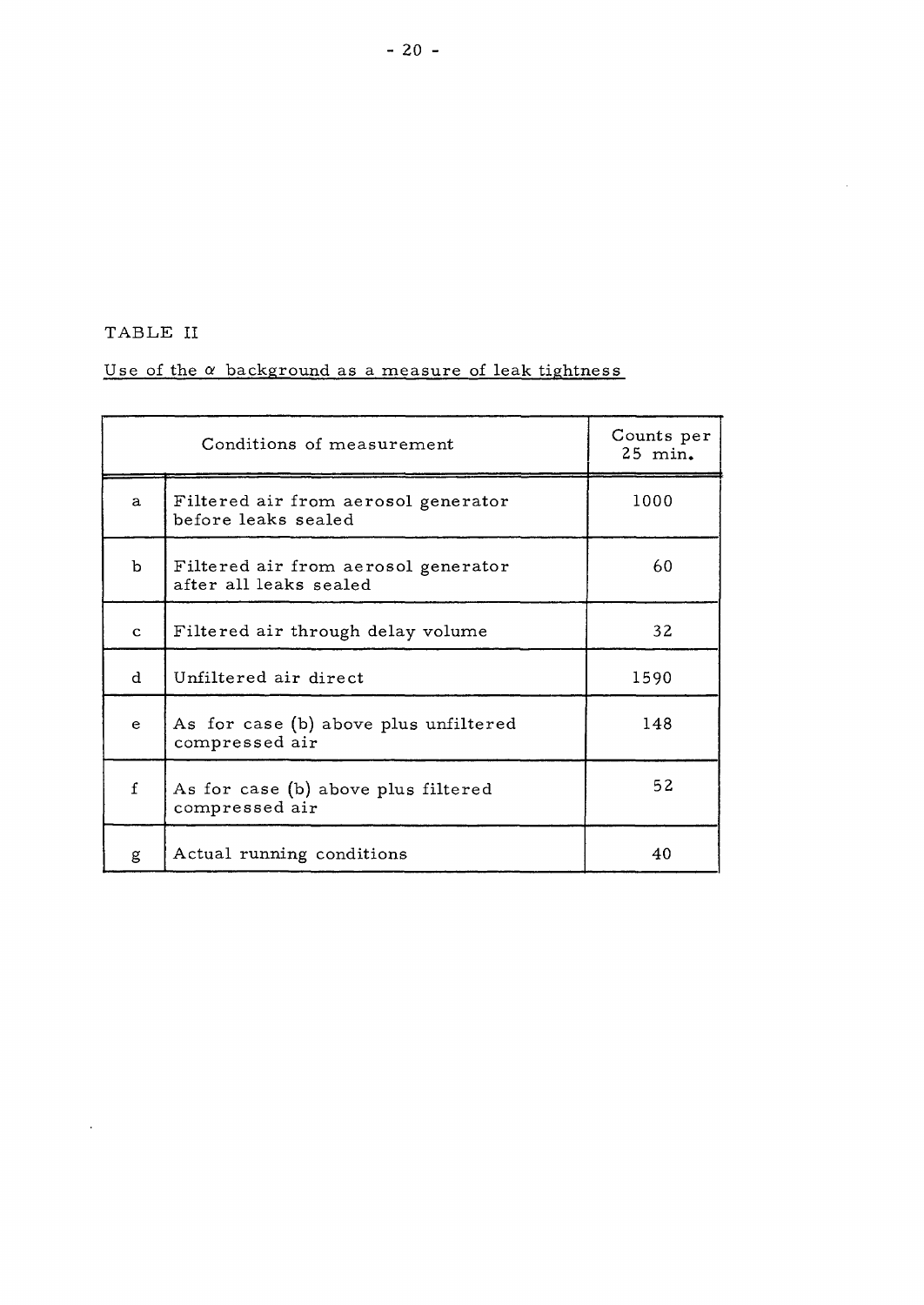# TABLE III

# Comparison of count rates from dust samples prepared by manual and automatic methods

| Present manual<br>method     | Monitor          | Remarks                                          |  |
|------------------------------|------------------|--------------------------------------------------|--|
| c, p, m.                     | c, p, m,         |                                                  |  |
| $2.93 \pm 0.42^*$            | $3.89 \pm 0.64*$ | Average values for period<br>June $6 -$ June 9   |  |
| 3.20 $\pm$ 0.44 <sup>*</sup> | $3.16 \pm 0.44*$ | Average values for period<br>June $12 -$ June 22 |  |

 $\sim$   $\sim$ 

\* Note: Errors are one standard deviation

 $\sim$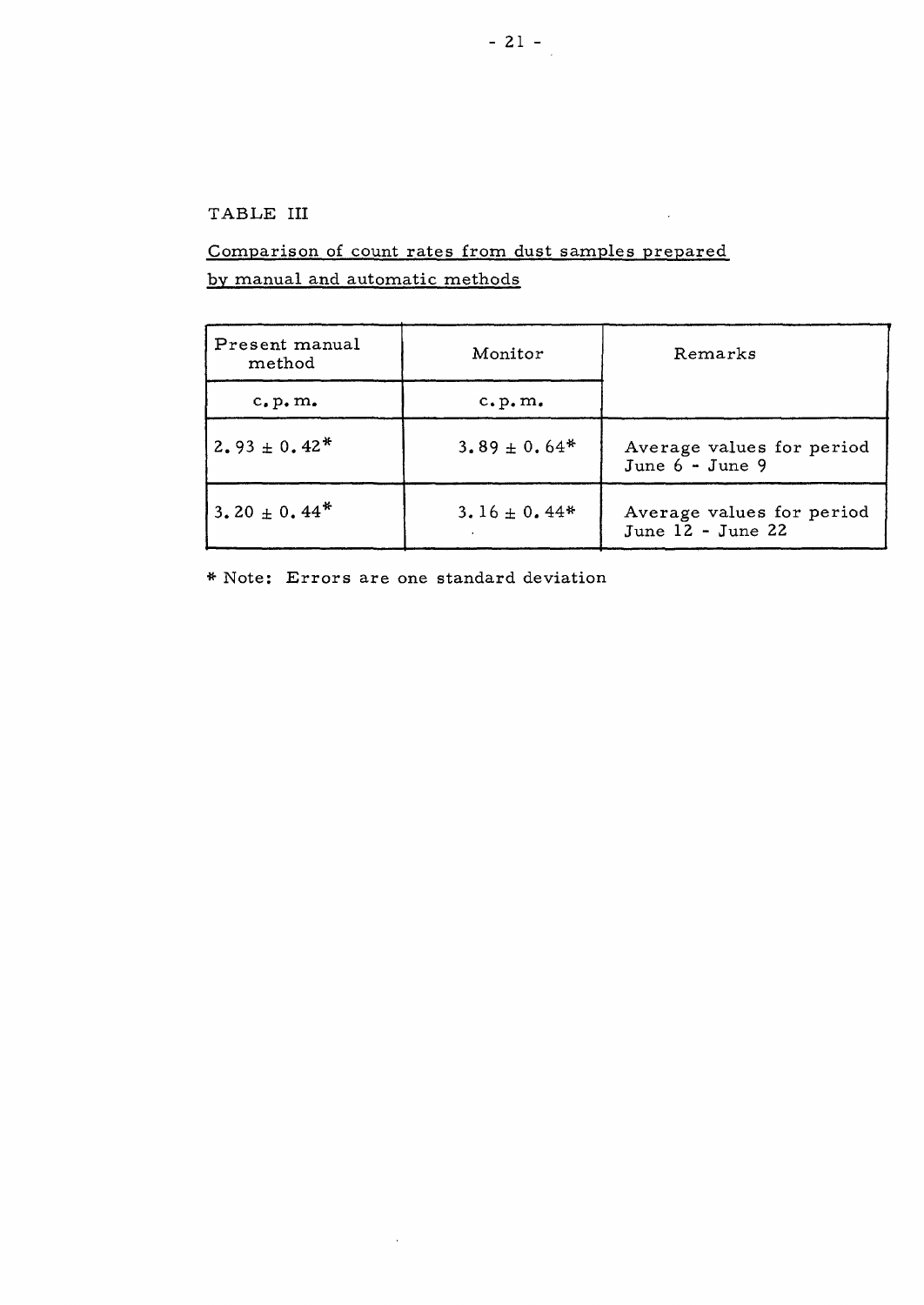# NOMENCLATURE

|                |                                                                                                      | unit                         |
|----------------|------------------------------------------------------------------------------------------------------|------------------------------|
| $\mathbf{A}$   | total activity                                                                                       | $\overline{C}$               |
| c. p.h.        | counts per hour                                                                                      | $(hour)^{-1}$                |
| k              | a calibration constant                                                                               | $\text{Ci/m}^3$ . (c. p. h.) |
| $N_{+}$        | recorded count at time t                                                                             |                              |
| $\overline{Q}$ | mean specific activity of<br>effluent                                                                | $\text{Ci/m}^3$              |
| t.             | time elapsed since start of<br>monitoring sequence i.e.<br>number of complete counting<br>periods    | hour                         |
| $v_t$          | volume of effluent produced<br>during the t <sup>th</sup> hour after start<br>of monitoring sequence | m                            |

 $\sim 10^{-10}$ 

 $\mathcal{L}^{\text{max}}_{\text{max}}$  , where  $\mathcal{L}^{\text{max}}_{\text{max}}$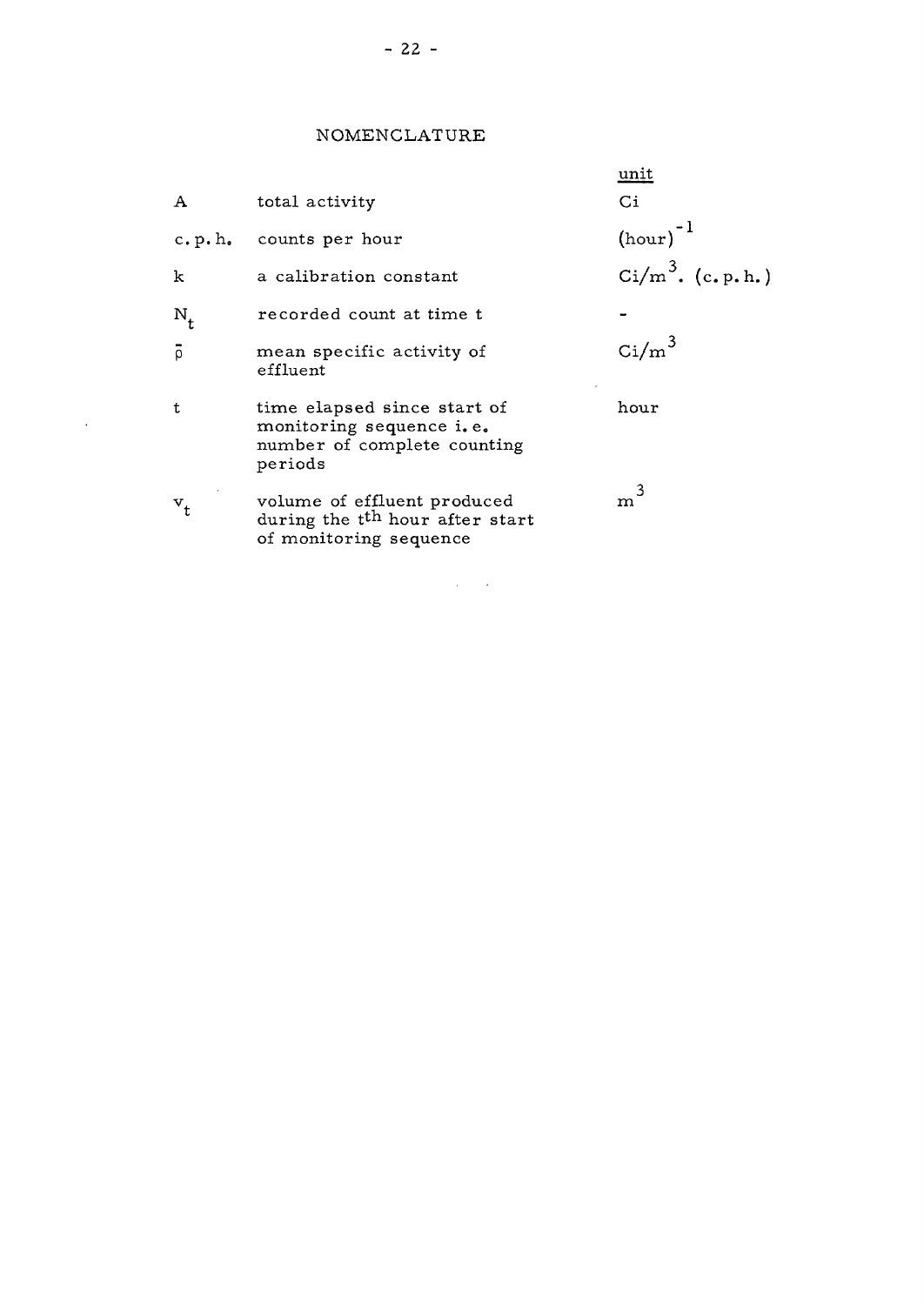#### REFERENCES

- $1.$ STAIRMAND C J, Sampling of dust-laden gases. Trans. Inst. Chem. Engrs. 29 (1951) p. 15.
- QUIRK E J M,  $2.$ A monitor for low level  $\beta$ -radioactivity in reactor cooling water. Health Physics 12 (1966) p. 1333.
- $3.$ QUIRK E J M, The continuous measurement of low activities in water. ACTA IMEKO (1964) p. 641 (Paper 27-SW-196).
- $4.$ HABERER K, Die kontinuierliche Messung kleiner Aktivitätskonzentrationen im Wasser nach Anreicherung im Vergleich zur kontinuierlichen Direktmes sung. Atomkernenergie 7 (1962) 6, p. 229.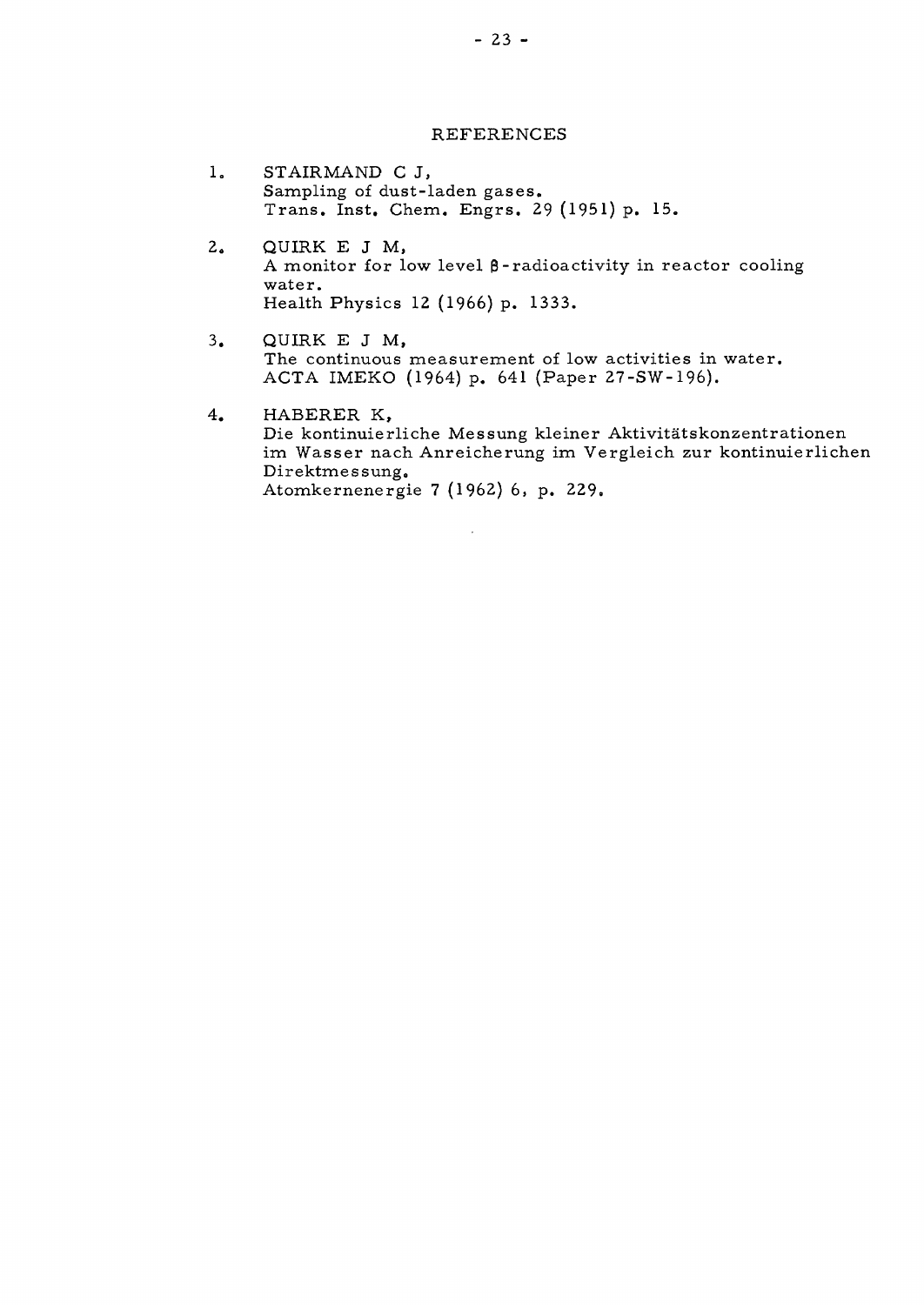## FIGURE CAPTIONS

- Fig. 1 System block diagram
- 2 Sample extraction
- 3 Timing diagram
- 4 Collection and detection unit
- 5 Self absorption curves for the dust layer
- 6 Response of system to change from distilled water to waste water
- Fig. 7 Response of system to change from waste water to distilled water
- **90**  o Measurement of sensitivity to I
- Fig. 9 Minimum measurable specific activity as a function of  $\beta$  end-point energy
- 10 Equations of motion for tape transport mechanism
- Fig. 11 Typical count integration curve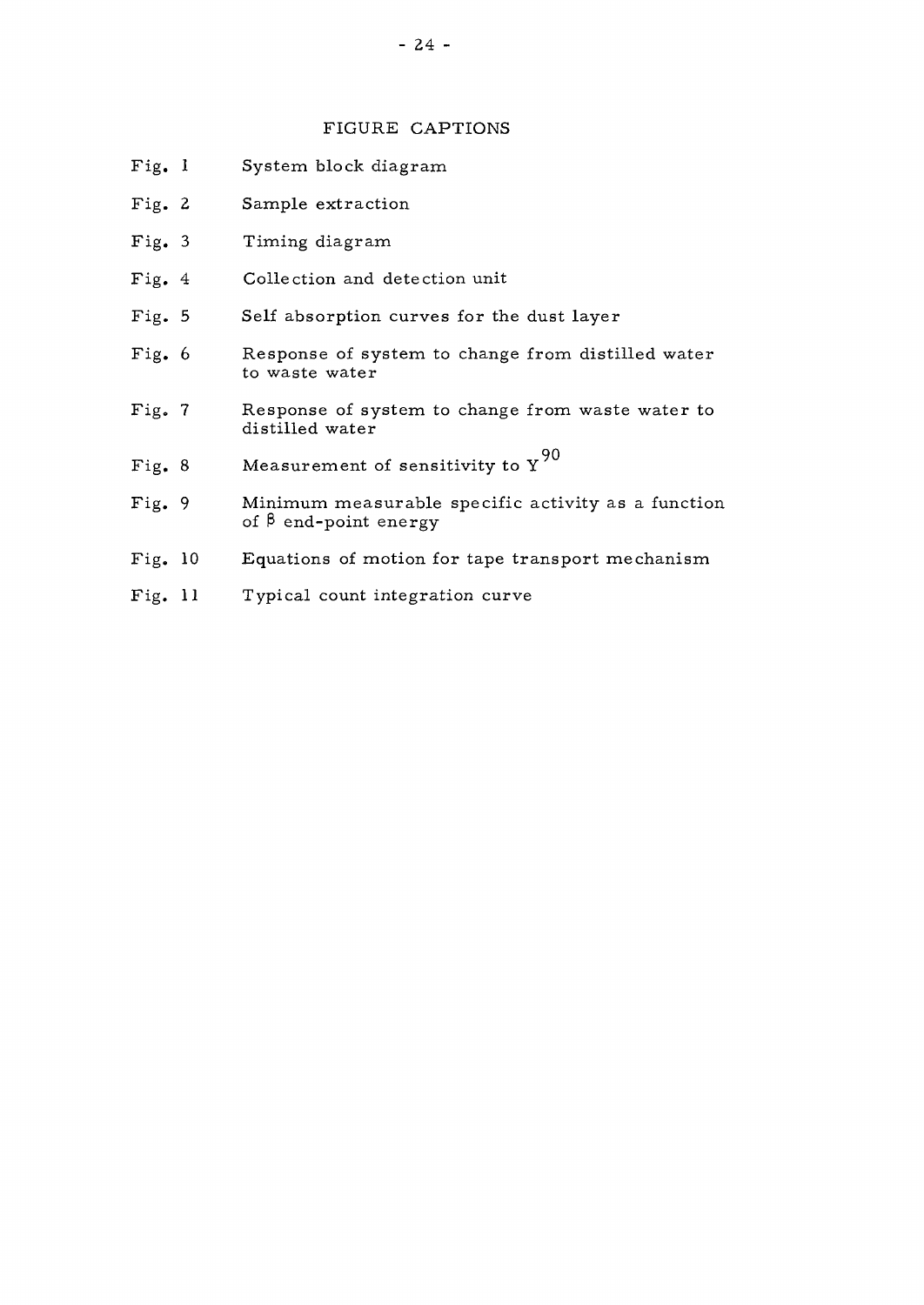

Fig. 1 SYSTEM BLOCK DIAGRAM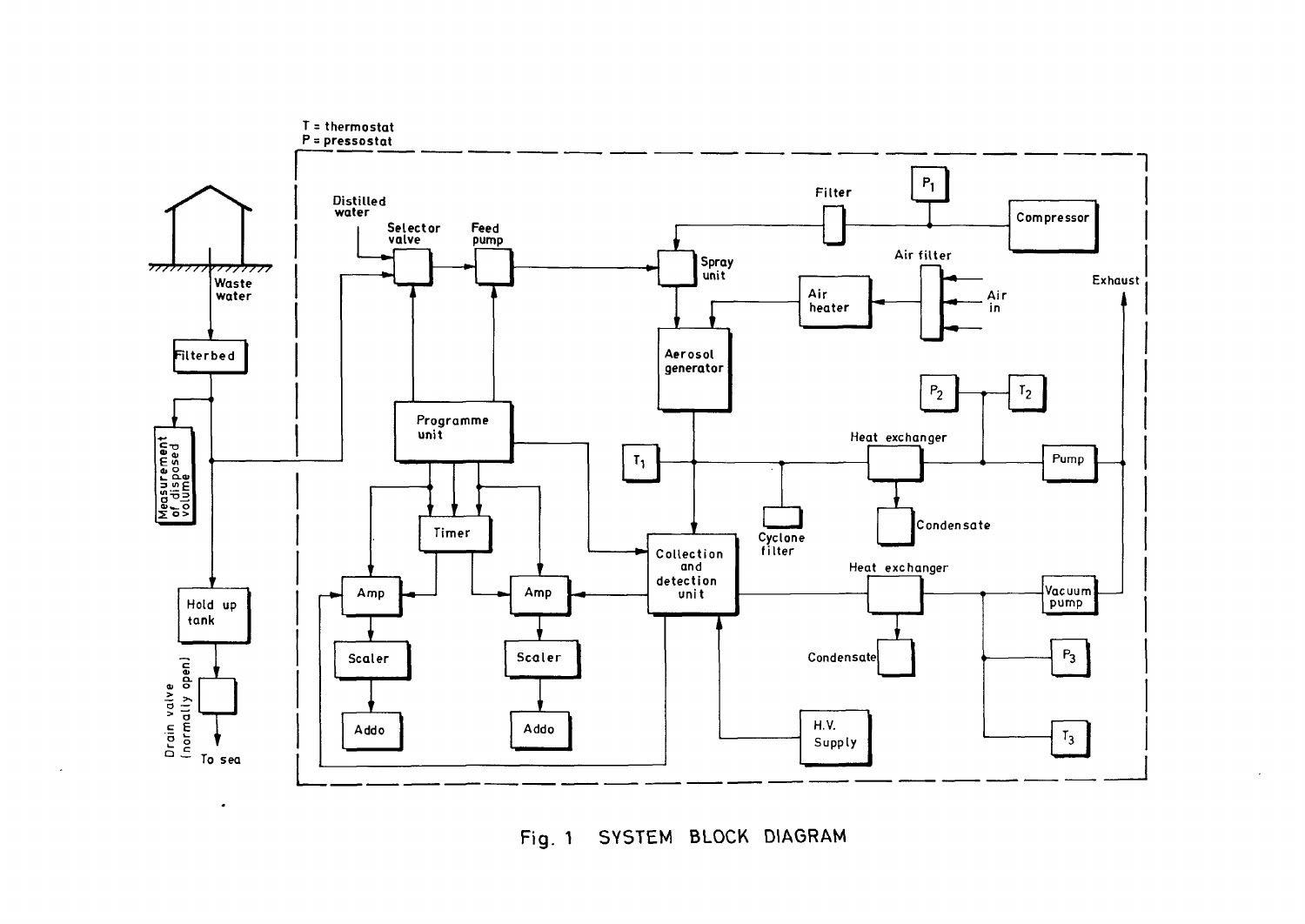

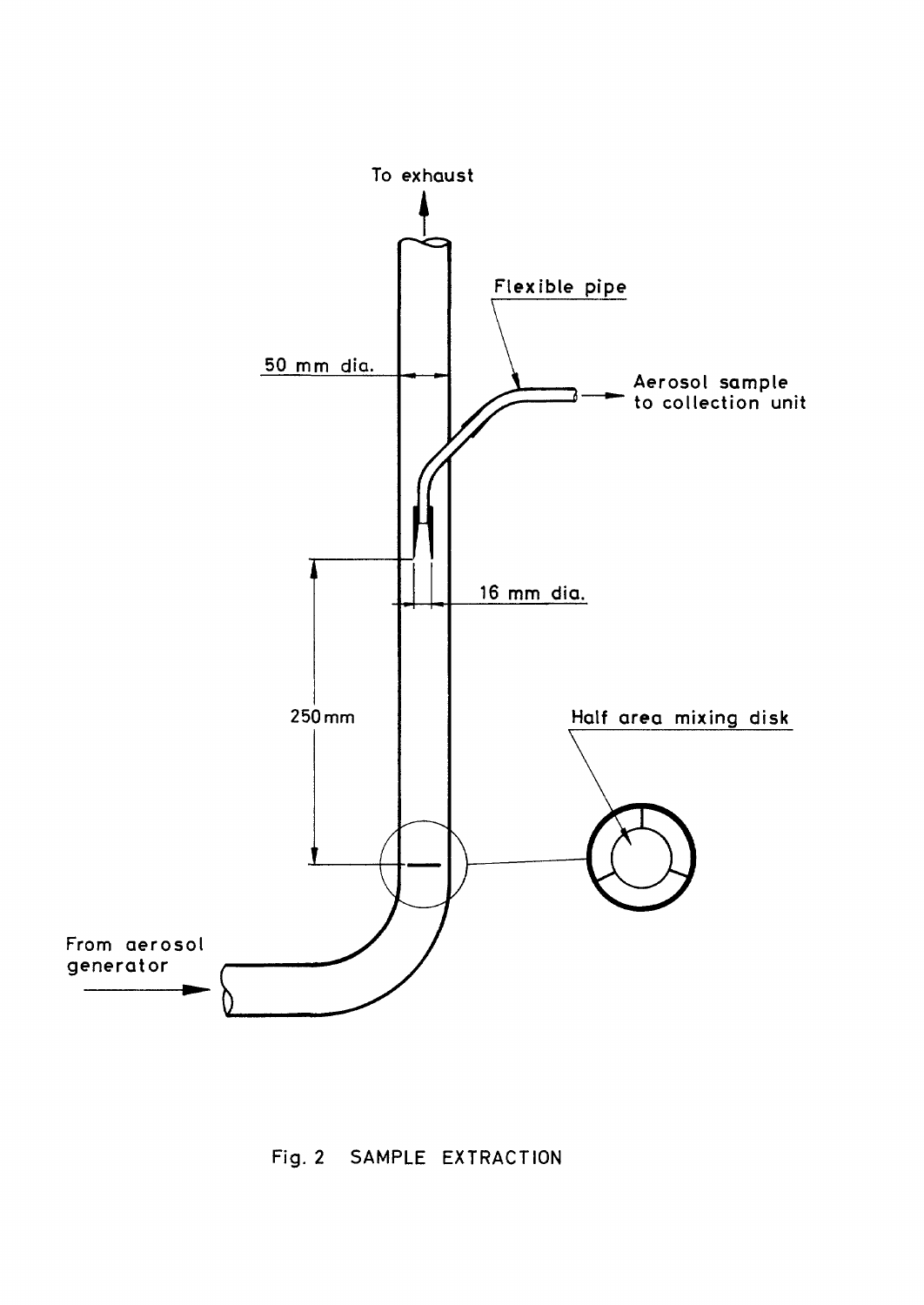| C <sub>1</sub> Initiating pulse                                                                              |                                                                                                                                    |
|--------------------------------------------------------------------------------------------------------------|------------------------------------------------------------------------------------------------------------------------------------|
| Transport motor                                                                                              |                                                                                                                                    |
| ∫Unclamped- <del>y</del><br>Filter<br>tape<br>Clamped -                                                      |                                                                                                                                    |
| Feeding forward<br>of filter tape                                                                            |                                                                                                                                    |
| ŢОп-<br>Vacuum pump<br>لأ-10]                                                                                | н                                                                                                                                  |
| -------<br>C <sub>4</sub> Selector<br>C <sub>4</sub> valve voltage<br>Ó                                      |                                                                                                                                    |
| <br> Waste<br> water<br>Water<br>reaches<br>aerosol<br>generator Distilled                                   |                                                                                                                                    |
| Aerosol<br>collection rate                                                                                   |                                                                                                                                    |
| B channel<br> gate<br>Count C <sub>6</sub> , C <sub>7</sub><br>a channel                                     |                                                                                                                                    |
| gate<br>Synchronous motor<br>$SM2$ $C_6$ , $C_7$                                                             |                                                                                                                                    |
| Reset timer C <sub>6</sub> , C <sub>7</sub>                                                                  |                                                                                                                                    |
| $C_8$ Pulse train $\int_{0}^{+10}$ ---<br>JUUU A<br>╨<br>$\mathbf{o}$                                        | <u>AUU AUU AUU AUU AUU AUU ALAH ING KERJAAN DI AMBAD ALAH ING KERJAAN DI ALAH ING KERJAAN DI ALAH ING KERJA BADA</u><br>$\  \  \ $ |
| $\begin{bmatrix} \overline{ADD.} & 0 \\ \overline{SUB.} & \alpha \end{bmatrix}$<br>C <sub>5</sub> Count mode | $\begin{bmatrix} \overline{ADD}, \overline{O} \\ \overline{SUB}, \overline{B} \end{bmatrix}$                                       |
| <b>B</b> channel<br>jč,<br>Print<br>command<br>a channel<br>C <sub>3</sub>                                   | L                                                                                                                                  |
| $\overline{20}$<br>0<br>10<br>Time in min.                                                                   | 40<br>50<br>60<br>$\overline{30}$                                                                                                  |

 $\mathcal{L}$ 

 $\bar{z}$ 

Fig. 3 TIMING DIAGRAM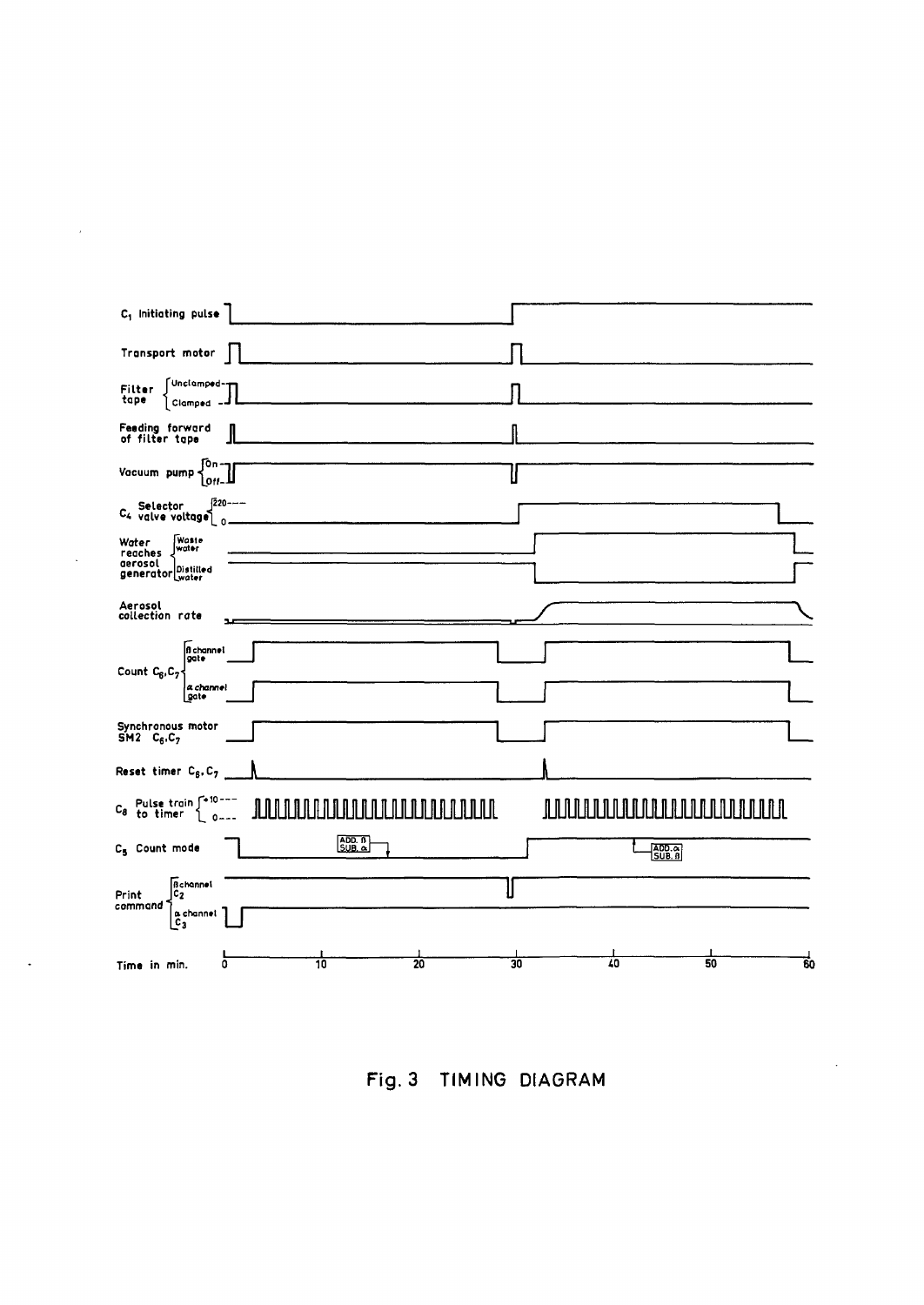





Hinge detail illustrating delay mechanism.

COLLECTION AND DETECTION UNIT Fig. 4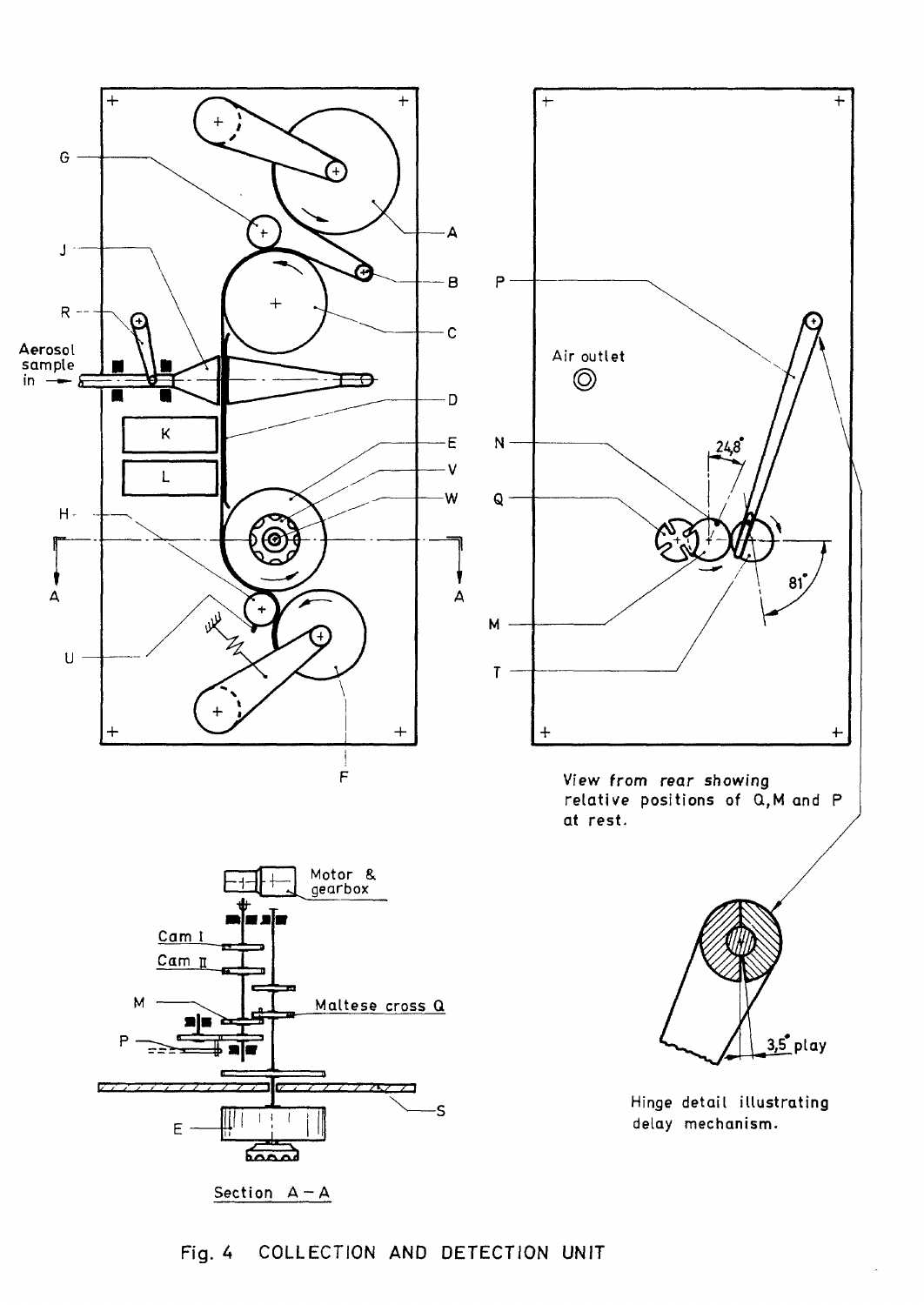

 $\lambda$ 

Fig. 5 SELF ABSORPTION CURVES FOR THE DUST LAYER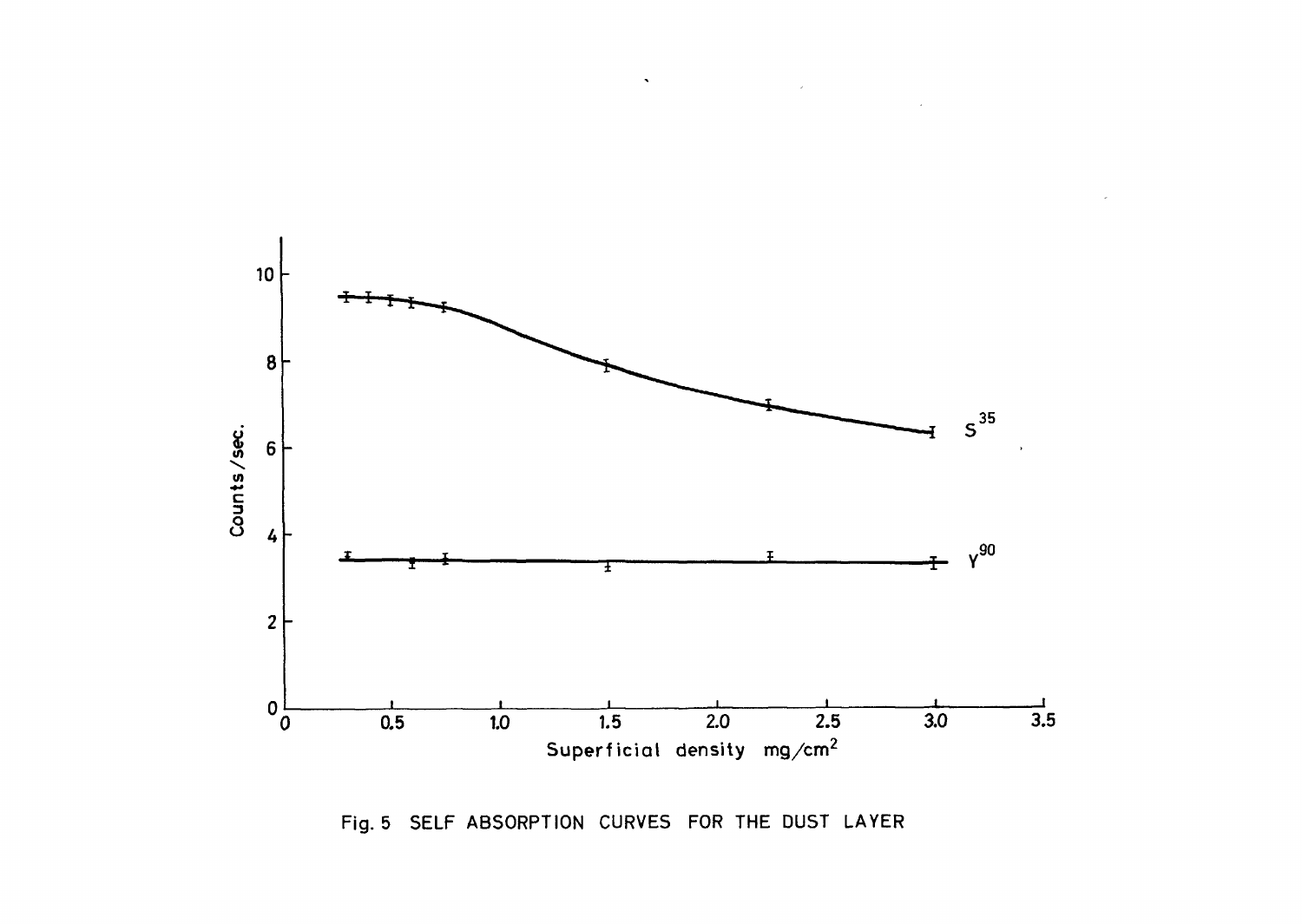

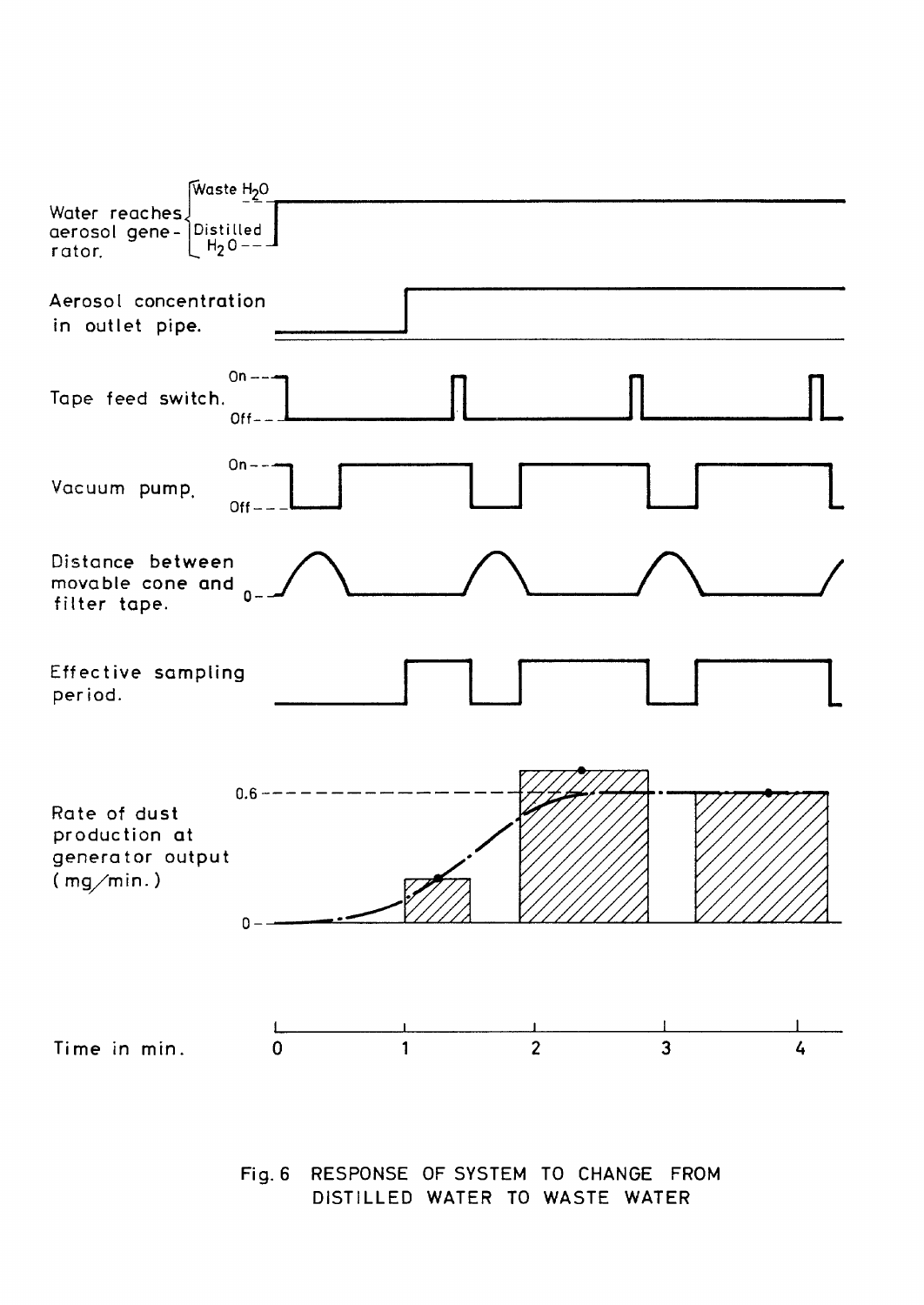

Fig. 7 RESPONSE OF SYSTEM TO CHANGE FROM WASTE WATER TO DISTILLED WATER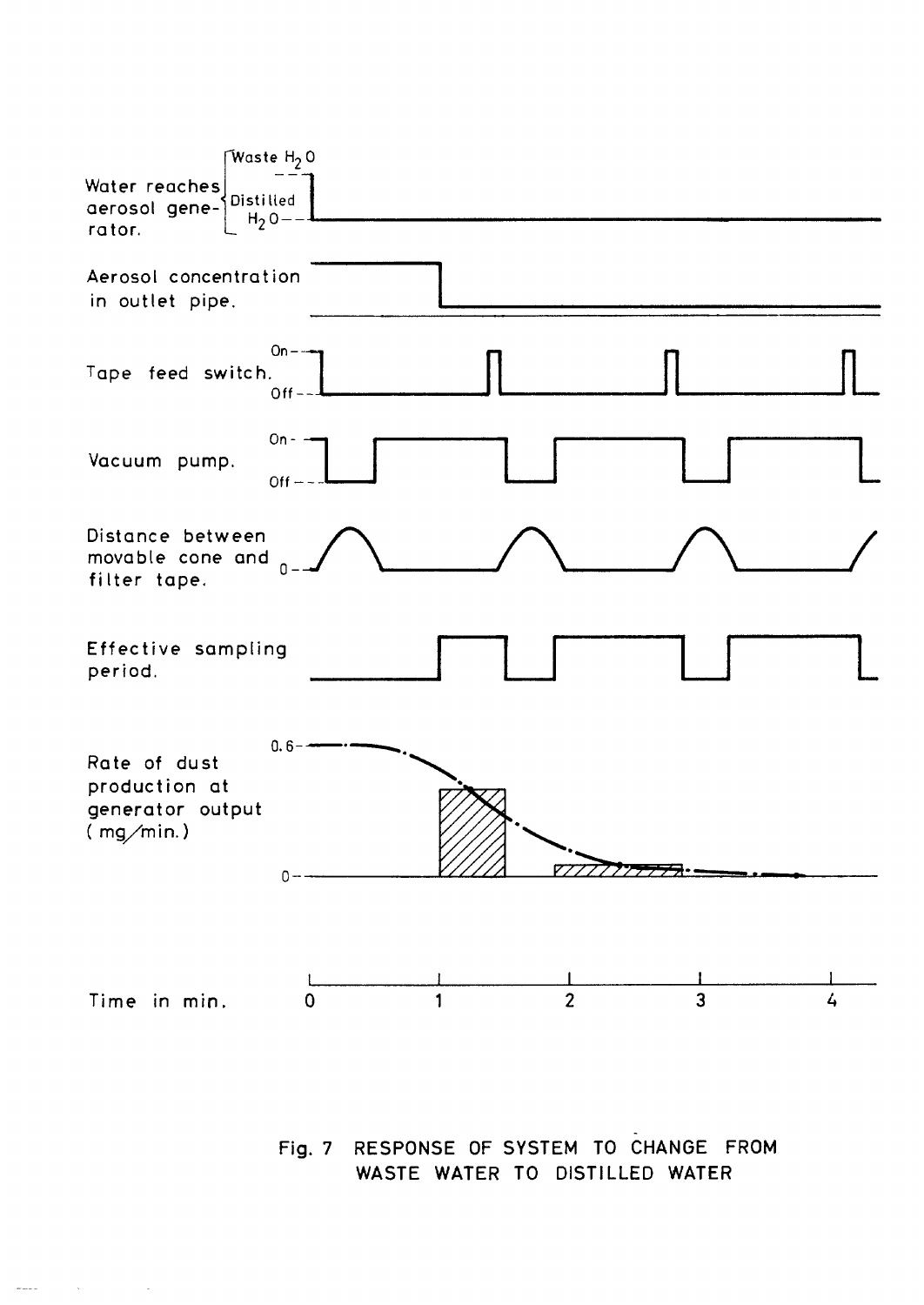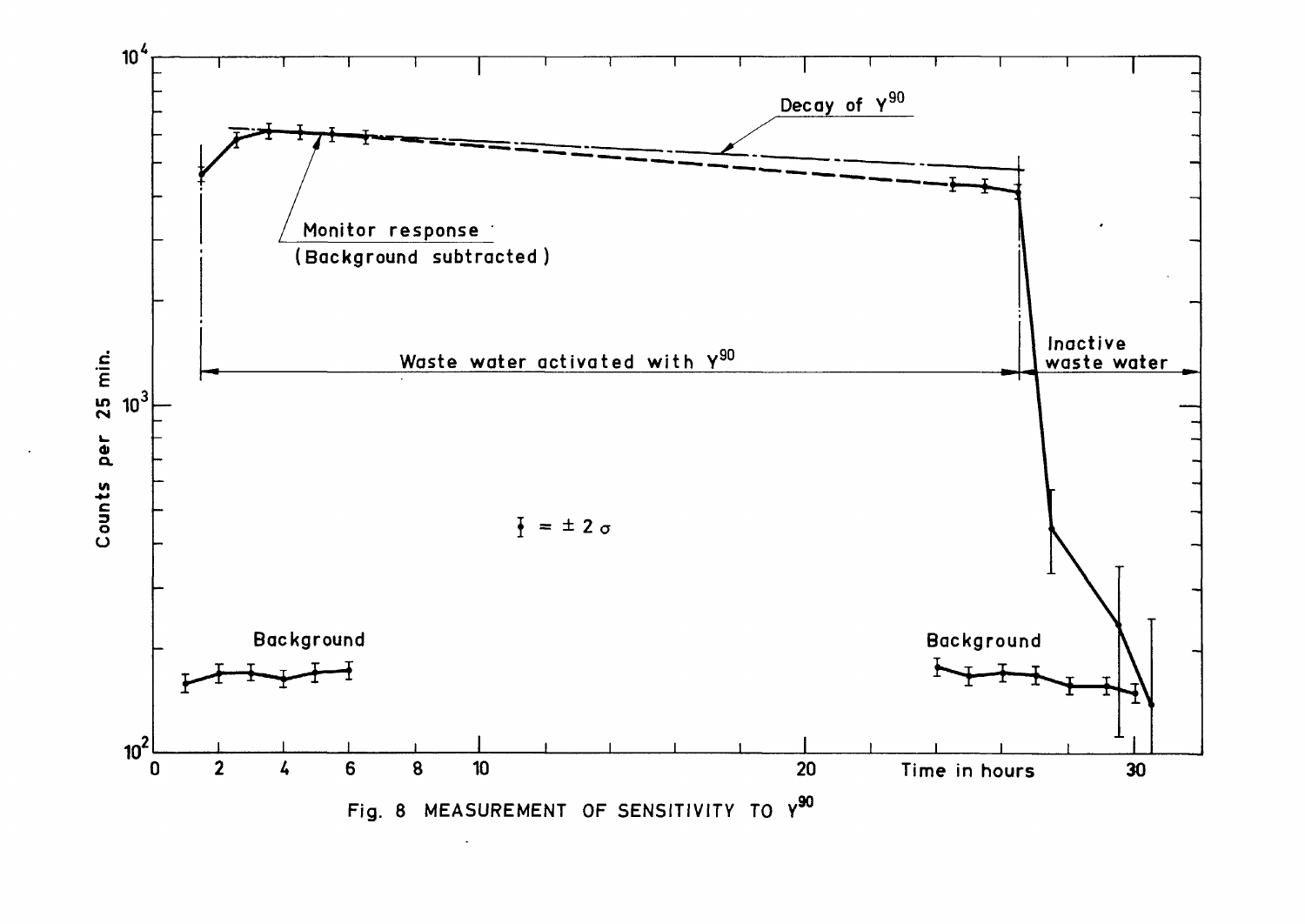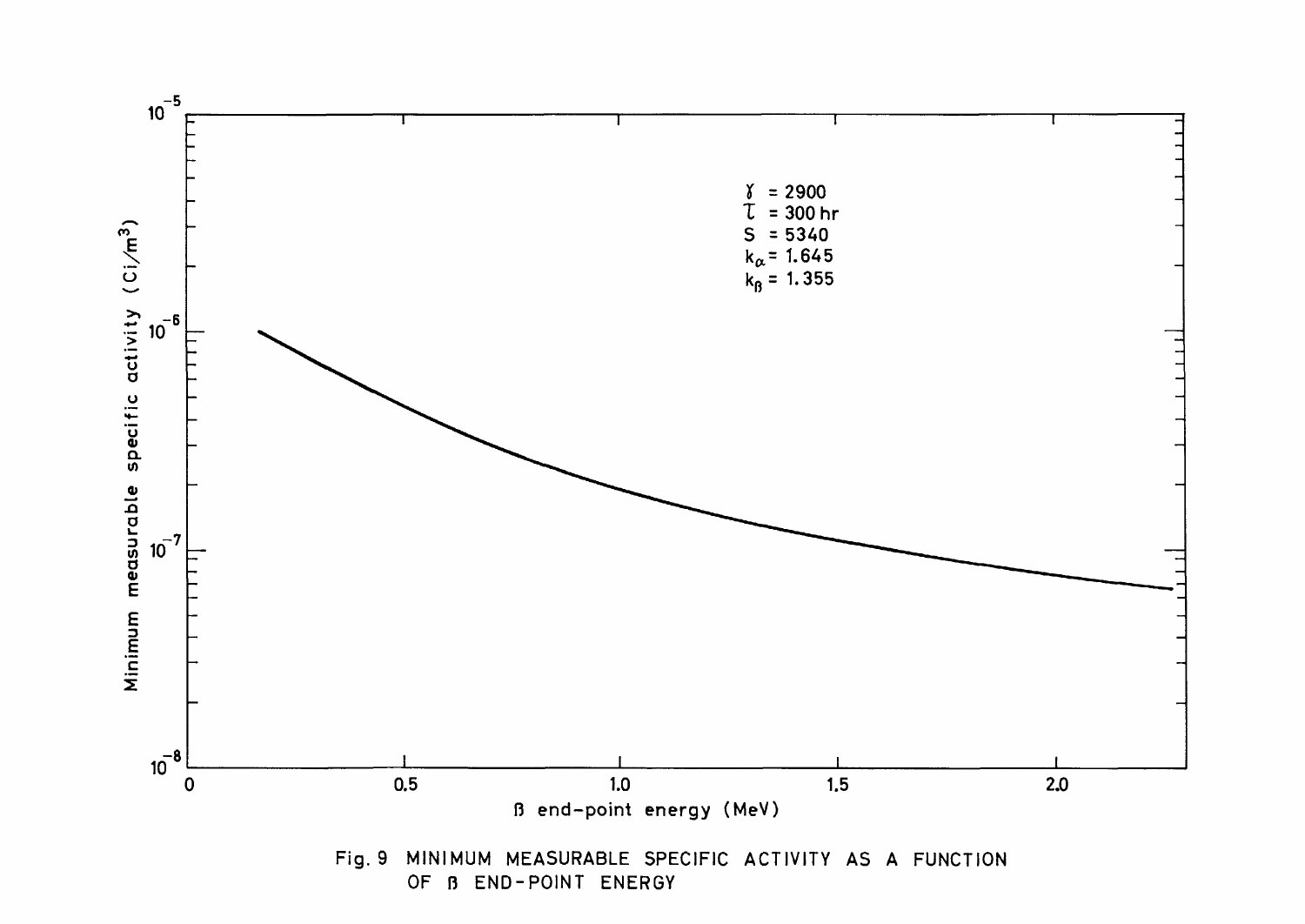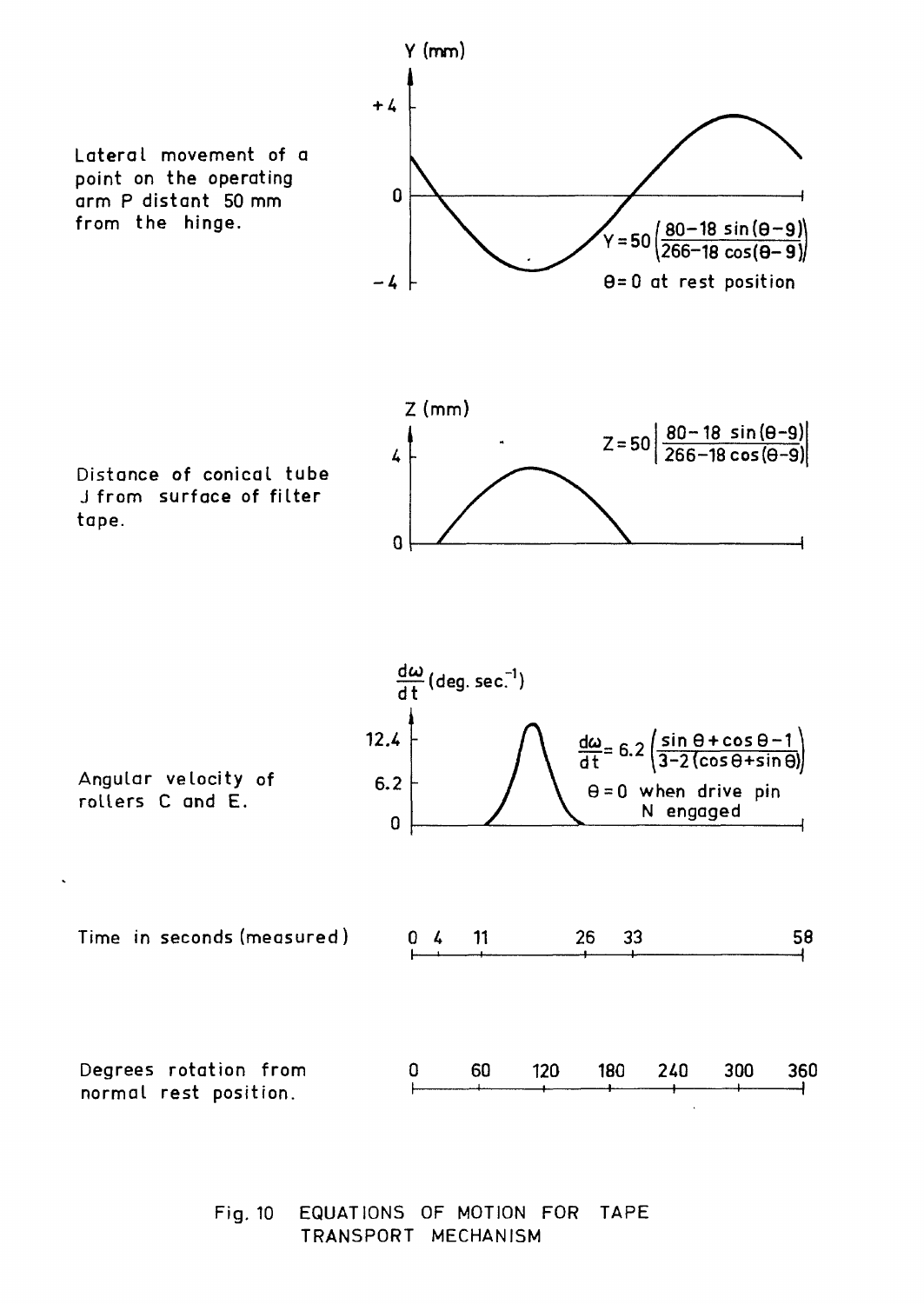

 $\lambda$ 

Fig. 11 TYPICAL COUNT INTEGRATION CURVE